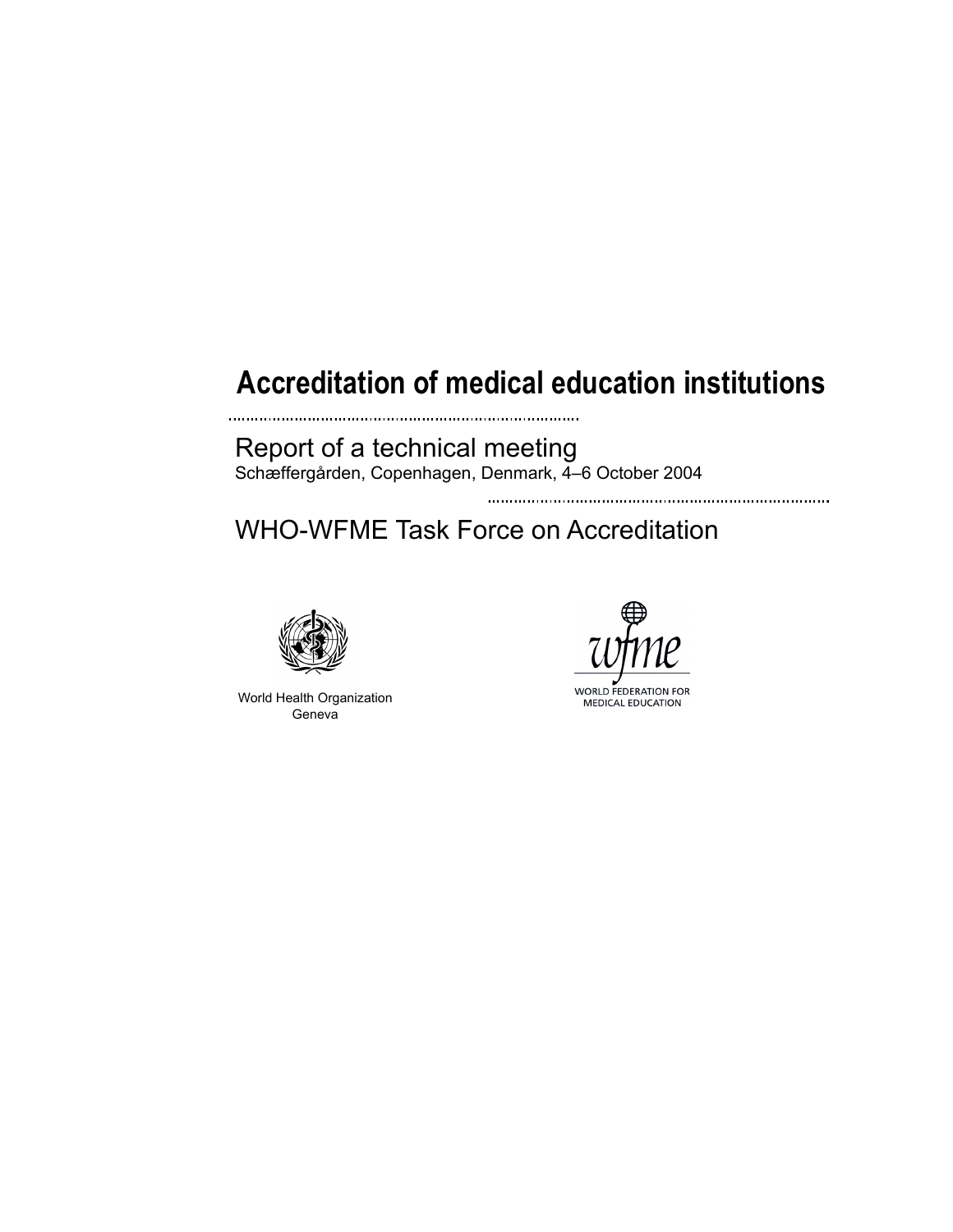WHO Library Cataloguing-in-Publication Data

WHO-WFME Task Force on Accreditation.

Accreditation of medical education institutions : report of a technical meeting, Schaeffergården, Copenhagen, Denmark, 4-6 October 2004.

 1.Schools, Medical - standards. 2. Schools, Medical - organization and administration 3.Accreditation - methods 4.Accreditation - utilization 5.Education, Medical - standards 6.Quality control I.Title II.World Health Organization II.World Federation for Medical Education.

ISBN 92 4 159273 7 (NLM classification: W 19)

#### **© World Health Organization 2005**

All rights reserved. Publications of the World Health Organization can be obtained from Marketing and Dissemination, World Health Organization, 20 Avenue Appia, 1211 Geneva 27, Switzerland (tel: +41 22 791 2476; fax: +41 22 791 4857; email: **bookorders@who.int**). Requests for permission to reproduce or translate WHO publications – whether for sale or for noncommercial distribution – should be addressed to Marketing and Dissemination, at the above address (fax: +41 22 791 4806; email: permissions@who.int).

The designations employed and the presentation of the material in this publication do not imply the expression of any opinion whatsoever on the part of the World Health Organization concerning the legal status of any country, territory, city or area or of its authorities, or concerning the delimitation of its frontiers or boundaries. Dotted lines on maps represent approximate border lines for which there may not yet be full agreement.

The mention of specific companies or of certain manufacturers' products does not imply that they are endorsed or recommended by the World Health Organization in preference to others of a similar nature that are not mentioned. Errors and omissions excepted, the names of proprietary products are distinguished by initial capital letters.

All reasonable precautions have been taken by WHO to verify the information contained in this publication. However, the published material is being distributed without warranty of any kind, either express or implied. The responsibility for the interpretation and use of the material lies with the reader. In no event shall the World Health Organization be liable for damages arising from its use.

This publication contains the collective views of an international group of experts and does not necessarily represent the decisions or the stated policy of the World Health Organization.

Printed in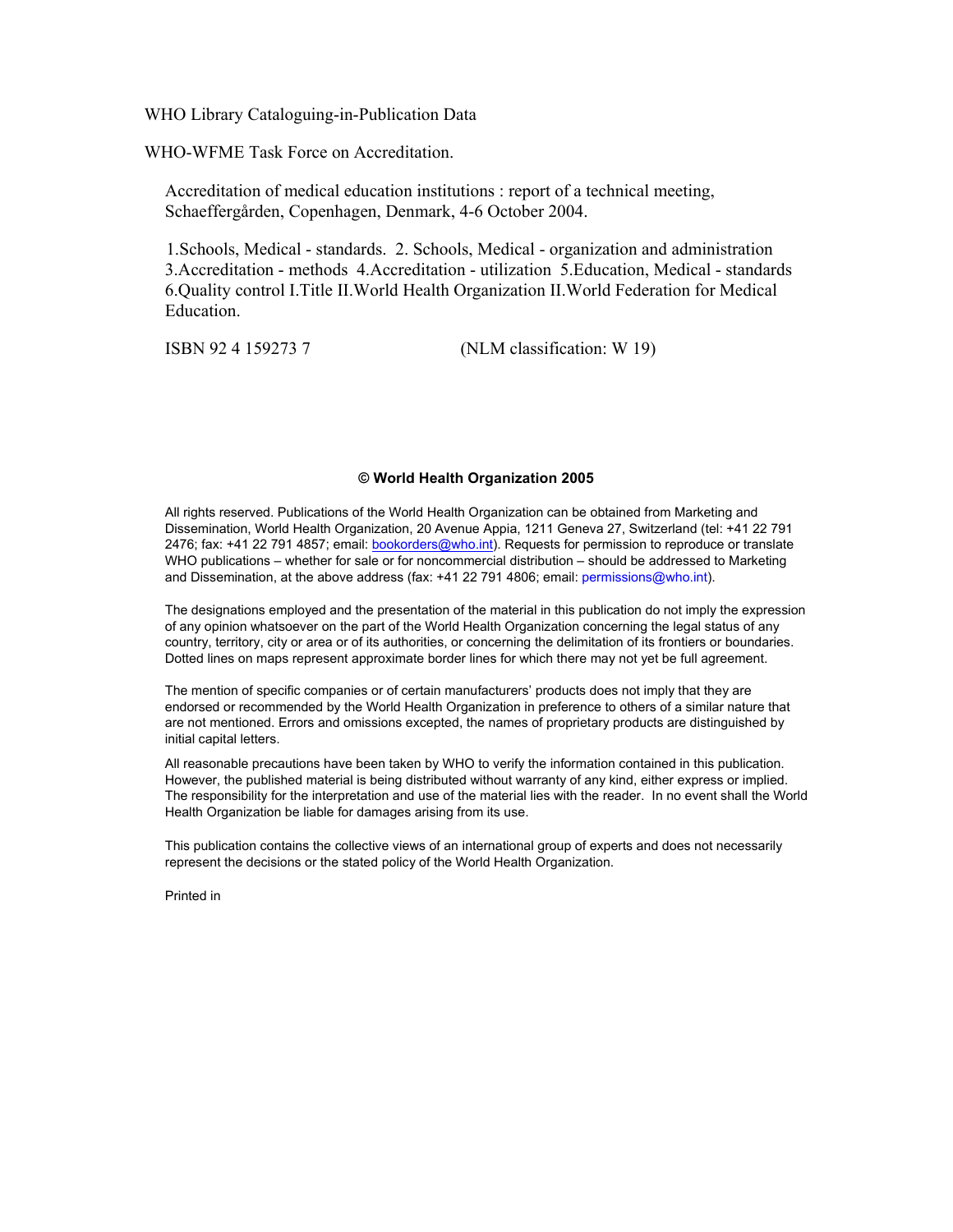# **Contents**

| WHO and WFME commitment to quality improvement of medical education 1                              |  |
|----------------------------------------------------------------------------------------------------|--|
|                                                                                                    |  |
|                                                                                                    |  |
|                                                                                                    |  |
|                                                                                                    |  |
|                                                                                                    |  |
|                                                                                                    |  |
|                                                                                                    |  |
|                                                                                                    |  |
|                                                                                                    |  |
|                                                                                                    |  |
|                                                                                                    |  |
| Integration of WFME standards with national accreditation in Switzerland  11                       |  |
| Working groups - developing international guidelines for accreditation systems. Session I. Guiding |  |
|                                                                                                    |  |
|                                                                                                    |  |
| Working groups – developing international guidelines for accreditation systems. Session II.        |  |
|                                                                                                    |  |
|                                                                                                    |  |
|                                                                                                    |  |
| Working groups – developing international guidelines for accreditation systems. Session III.       |  |
|                                                                                                    |  |
| Accreditation/recognition systems: planning of WHO-WFME engagement: actions and                    |  |
|                                                                                                    |  |
| Working groups – developing international guidelines for accreditation systems. Session IV.        |  |
|                                                                                                    |  |
|                                                                                                    |  |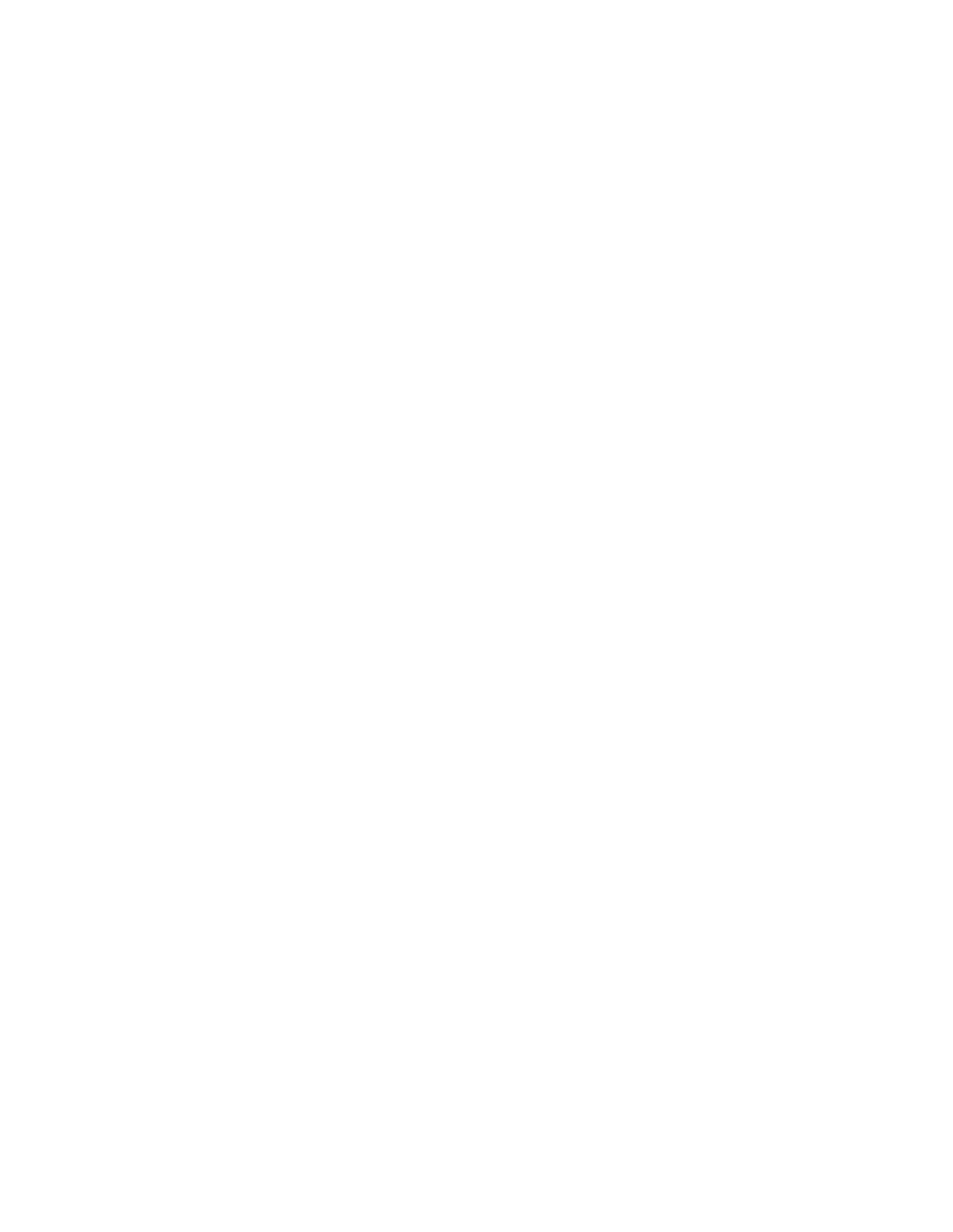# **Introduction**

In 2004, the World Health Organization (WHO) and the World Federation for Medical Education (WFME) established the international Task Force on Accreditation in Medical Education. In October 2004, 26 members from 23 countries covering all six WHO–WFME regions assembled for three days at a seminar in Copenhagen to discuss how WHO and WFME could contribute to the establishment of sustainable accreditation systems with the purpose of ensuring medical education of high quality.

# **WHO and WFME commitment to quality improvement of medical education**

(The following is a summary of presentations by Hugo Mercer and Hans Karle.)

The World Health Organization's commitment to medical education is of long standing. It originates from the Organization's Constitution, adopted in 1948 when WHO came into being. Establishing international standards for the education and qualifications of the health workforce – and fostering improvement in the quality of education and qualifications – are integral to the Organization's mandate.

WHO's strategic partnership with the World Federation for Medical Education is based on a network of engaged partners with a long-term sharing of values and standards as the link between health professions education and health needs of the society. This meeting is the first activity of the WHO/WFME strategic partnership of 2004.

The World Federation for Medical Education, too, has a well-established history of involvement in improving the quality of medical education, marked by the International Collaborative Programme for the Reorientation of Medical Education of 1984, cornerstones of which were the Edinburgh Declaration of 1988 and the recommendations of the World Summit on Medical Education, Edinburgh, in 1993. The WFME Global Standards Programme in Medical Education for Better Health Care was launched in 1997; it covers basic (undergraduate) medical education, postgraduate medical education and continuing professional development (CPD) of physicians. Implementation of the programme is based on information, translation of standards and validation of standards in pilot studies, as well as institutional self-evaluation and peer review and an advisory function for WFME. Its imminent goal is incorporation of global standards in national standards and accreditation procedures and in the development of guidelines for accrediting agencies.

In the ongoing pilot study of global standards in institutional self-evaluation, 11 schools in eight countries had confirmed the value of the standards being tested. A further 24 schools had been brought into the study, for which information had been received for all but the final two schools.

The purpose of accreditation and quality improvement in medical education is to adjust medical education to changing conditions in the health care delivery system and to prepare doctors for the needs and expectations of society. Accreditation and quality improvement are expected to ensure training in the new information technologies in order to help doctors cope with the explosion in medical and scientific knowledge and technology, and inculcate in them the ability for lifelong learning.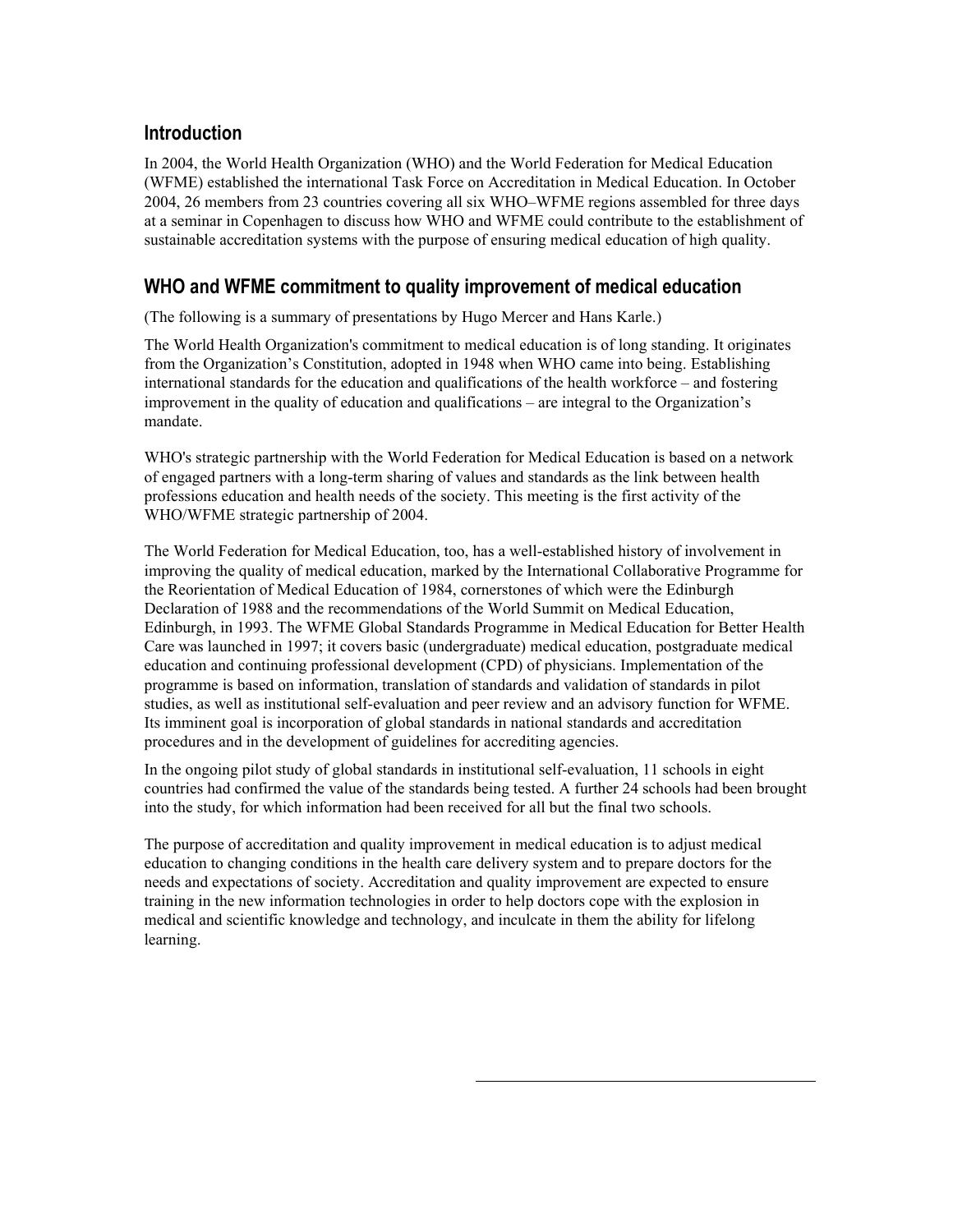# **Status of accreditation: needs and uses**

# **Viewpoints from the regions1**

# *Africa*

(The following is a summary of presentations by Akpa Gbary and J.P. de V van Niekerk.)

Africa has experienced a big increase in the number of private medical schools. Many African doctors migrate internationally; this situation is unlikely to change in the near future.

Health professions schools in Africa have an undeveloped culture of evaluation: although some have been evaluated by regional institutions such as the *Conférence Africaine des Doyens des Facultés de Médecine d'Expression Française*: African Conference of Deans of French-speaking Medical Schools (CADMEF), most have gone several decades without evaluation; the schools perceive no link between evaluation and educational reform. An evaluation of four nursing schools in 2004 found that although there was good clinical exposure, the quality and quantity of lecturers was inadequate and the infrastructure and equipment were obsolete.

It is believed that systematic external evaluation should be carried out at least every 10 years, with the assistance or direct participation of international organizations such as WHO and WFME and regional or subregional organizations such as CADMEF or the Association of Medical Schools in Africa (AMSA). The way forward is to build or strengthen partnerships; to increase awareness among countries and partners of the benefits of accreditation of health sciences training institutions; and to mobilize more resources for this core component of education and training.

The WHO African Region is largely sub-Saharan. The per capita income in middle-income African countries, such as Botswana and South Africa, is less than one tenth of that in developed countries, such as Australia, the United Kingdom and the United States of America; the per capita income in a more typical African country is perhaps one tenth of that in the middle-income countries, or less than one one-hundredth of the per capita income in the USA. The proportion of income spent on health is correspondingly low, yet Africa bears a massively disproportionate disease burden, particularly because of poverty, HIV/AIDS and trauma in young people. There are more than 100 medical schools in Africa, most of which were established after 1970.

Accreditation is a risk-reduction strategy; it is not an end in itself, but is more like a biopsy, which provides a diagnosis on the condition of the institution. The value of accreditation is that it provides for a process of improvement and development of the system. Standards and indicators must be identified, but achieving consensus on standards is the greatest challenge.

Furthermore, evaluation does not have to be an all-or-none process; it can be applied so as to enable all schools to be accredited, but at different levels. More time may then be spent helping those that are most in need of improvement.

 $\overline{a}$ 

<sup>1</sup> The regional designations used in this paper are those of WHO, which are also used by WFME. WHO Member States are grouped into six regions: Africa, the Americas, the Eastern Mediterranean, Europe, South-East Asia and the Western Pacific. These regions are organizational groups that, while they are based on geographical terms, are not synonymous with geographical areas. The WHO regions are not the same as those of the United Nations.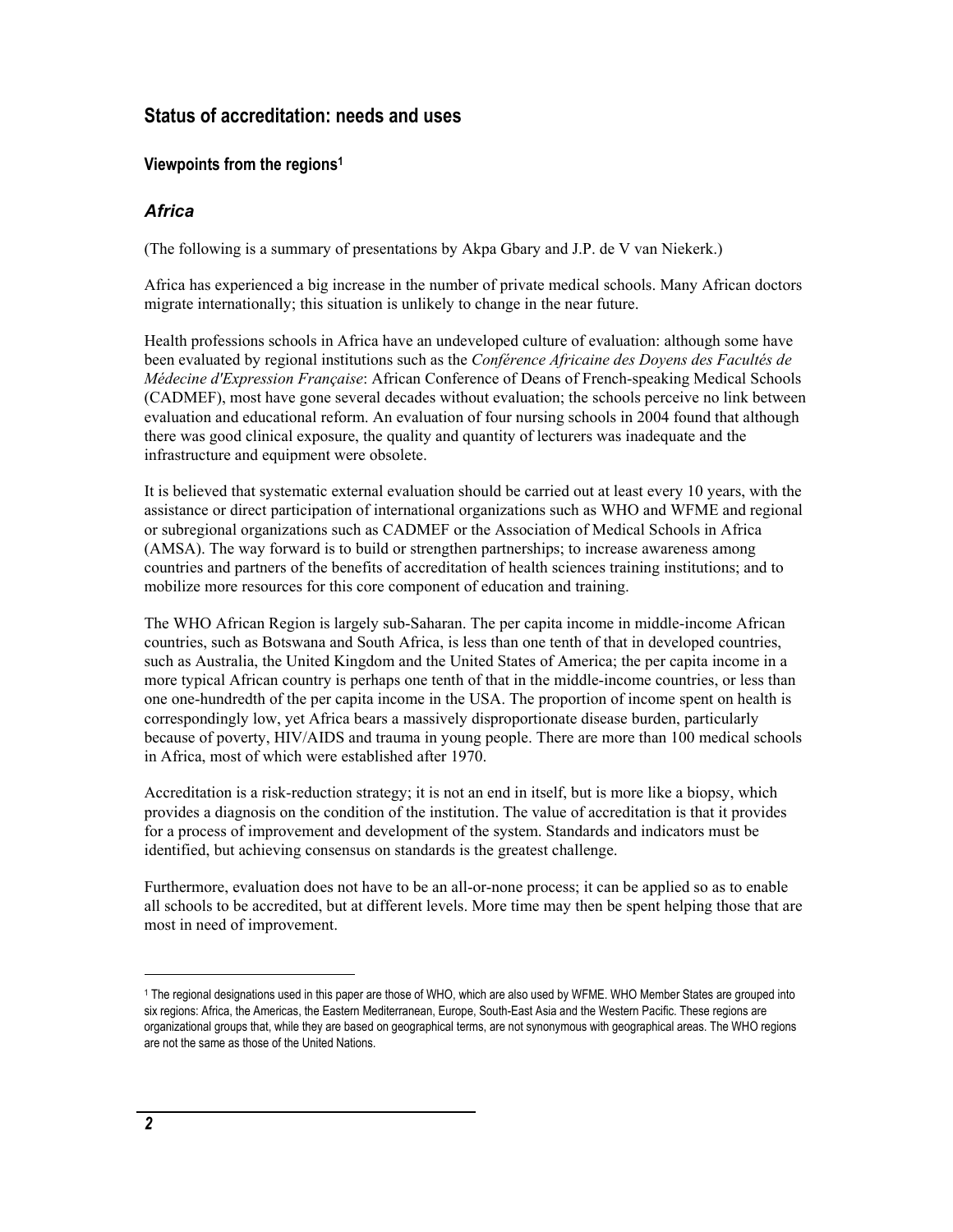The WHO Regional Office for Africa has accepted WFME standards in principle, and intends to evaluate all the medical schools in Africa. It is expected to provide leadership in regional accreditation.

#### *Comments*

It was observed that the following represented opportunities to advocate accreditation: the conference of South African health science deans, to be held in Botswana in August 2005; the IAMRA (International Association of Medical Regulatory Authorities) meeting (harmonizing registration of health professionals); and in Malawi, an opportunity for persuasion with regard to medical education.

### *Americas*

(The following is a summary of presentations by Pablo Pulido and Emery A. Wilson.)

The current situation in Latin America and the Caribbean includes the following factors: medical education as a whole, including clinical research, must be improved; there is a lack of surveillance for quality; and health systems engender high costs (but of the 900 million people in Latin America, some 200 million live in poverty). In addition, there has been a proliferation of new medical schools in the last 35 years: in Argentina, Brazil, Colombia, Ecuador, Mexico, Peru and Venezuela, for example, the number of schools has increased from 98 in 1969 to 574 in 2004.

Medical schools in the Americas have looked to WFME and WHO for institutional standards. Leadership in establishing hemispheric standards has been provided by the Panamerican Federation of Associations of Medical Schools (PAFAMS) and by PAHO; regional or national standards have been provided by national associations of medical schools, the North American Free Trade Agreement (NAFTA), Mercosur and others.

The aim in the Americas is to improve the professionalism and quality of medical education and, as a consequence, improve the quality of health service delivery, through a pilot programme to measure the level of training and education given by the medical schools affiliated with PAFAMS; and to improve medical education and clinical research through a pilot programme and adaptation and application of the Global Minimum Essential Requirements (GMER), developed by the IIME Core Committee. Techniques in e-health and e-learning will be applied as widely as possible.

The strategies to achieve this will include alliances between institutions with similar interests; instituting institutional accreditation; work on professional certification and recertification of primary care physicians and specialists; and use of defined educational instruments with accreditation standards, in areas such as continuing medical education, continuing professional development, e-learning and distance and interactive learning.

Accreditation of medical schools has existed in Canada and the United States of America since Abraham Flexner's 1910 report, *Medical education in the United States and Canada*, to the Carnegie Foundation for the Advancement of Teaching. All 126 medical schools in the USA, and indeed all higher education institutions, are accredited – either by professional accrediting organizations or by regional entities.

Accreditation improves the quality of education and of health care; serves the interests of the public; ensures general competences in preparation for graduate medical education; establishes a foundation for lifelong learning; and indirectly limits the number and size of medical schools (by questioning whether adequate resources are available to open a school or teach more students). Medical schools look on it as a measure of quality; it is a source of pride for those schools with no areas of non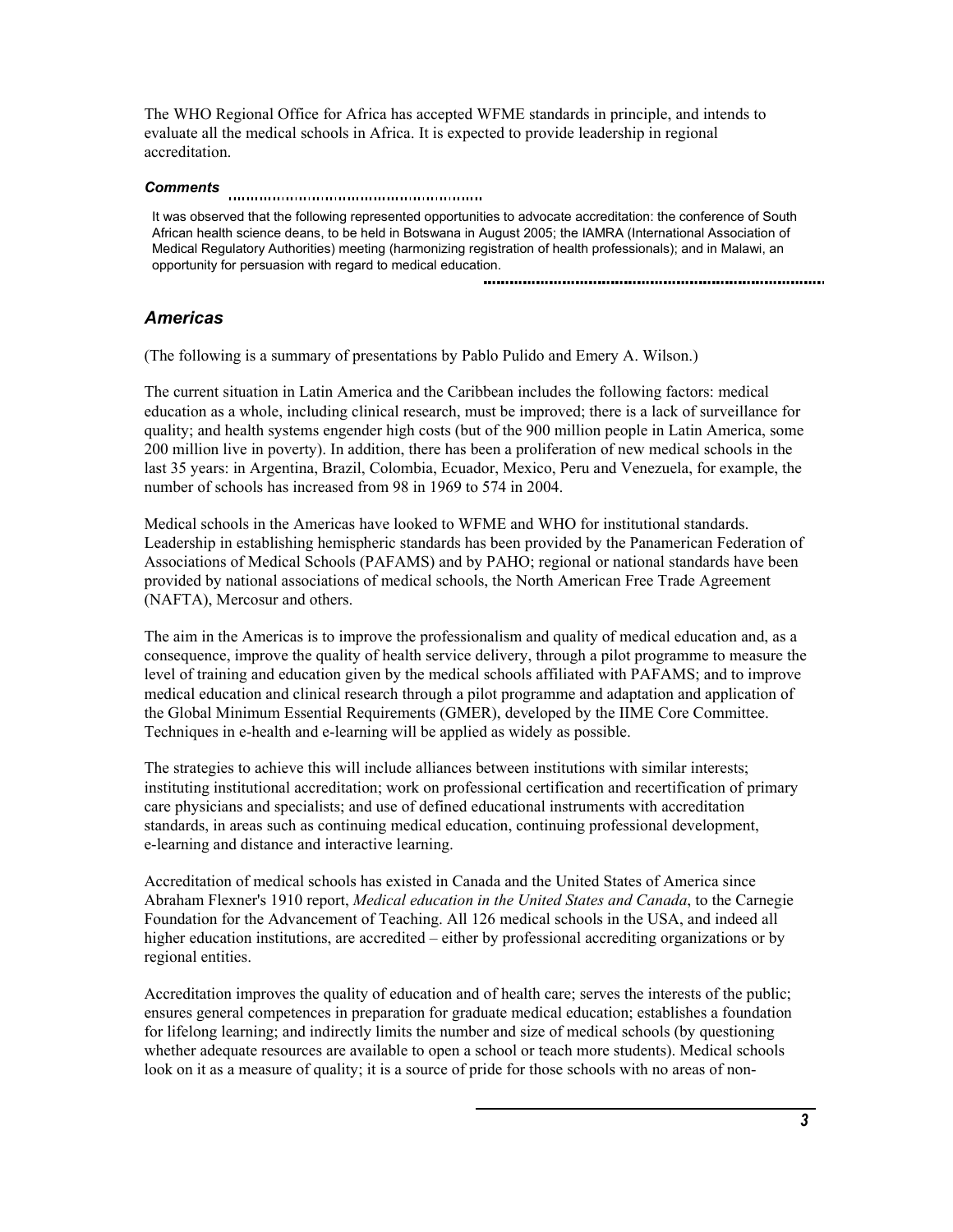compliance, and schools tend to go further than the standards, so that the standards stimulate innovation. Accreditation is the basis for quality assurance, and serves to reassure the public.

#### *Comments*

It was observed that contrary to responses to physician needs in other countries, the LCME accreditation process and standards are so well accepted that it is unlikely that standards would change if there were a shortage of physicians. In fact, there is now a projected shortage of physicians in the United States, and schools are planning to increase enrolment and new medical schools are being planned.

Many students now in residencies are US citizens who have been educated offshore – that is, in medical schools outside the United States. The number of such graduates and schools will likely increase. There is no difference in standards for the non-locally educated students. More medical students are desired; the schools see medical students as a revenue stream and as indicators of quality. It was noted that the site visits and standards have brought government attention to accreditation of education in general, not just medical education.

# *Europe*

(The following is a summary of presentations by Galina Perfilieva, Albert Oriol-Bosch and Mikhail A. Paltsev.)

There are 442 officially-recognized medical schools in Europe, although more schools exist, especially in eastern Europe. The curricula of these schools were approved by local bodies, such as rectorates. In western Europe, medical schools in the 25 countries of the European Union must comply with EU standards; no such regional standards apply in eastern Europe. The establishment of accreditation standards is thus very important. A major problem is the mismatch between the content of medical education and actual community needs.

Credentialling provides signals of understanding within a society. It is related to the drive for accountability, which is related in turn to empowerment of the population and the movement towards quality improvement. The Bologna Declaration of June 1999 calls for the establishment by 2010 of a coherent, compatible and competitive European Higher Education Area, attractive to European students and to students and scholars from other parts of the world. The European ministers of education identified the following lines of action:

- adoption of a system of easily readable and comparable degrees;
- adoption of a system essentially based on two cycles;
- establishment of a system of credits;
- promotion of mobility;
- promotion of European cooperation in quality assurance;
- promotion of the European dimension in higher education;
- lifelong learning;
- involvement of higher education institutions and students;
- promoting the attractiveness of the European Higher Education Area.

In 2000, a group of European universities took up the Bologna challenge collectively and designed a pilot project called "Tuning educational structures in Europe". During the project's first phase (2000– 2002), it emphasized generic competences, subject-specific competences and the role of the European Credit Transfer System. In Spain, for example, universities have proactively established standards in anticipation of attempts by the government to do so. During the project's second phase (2003–2004), it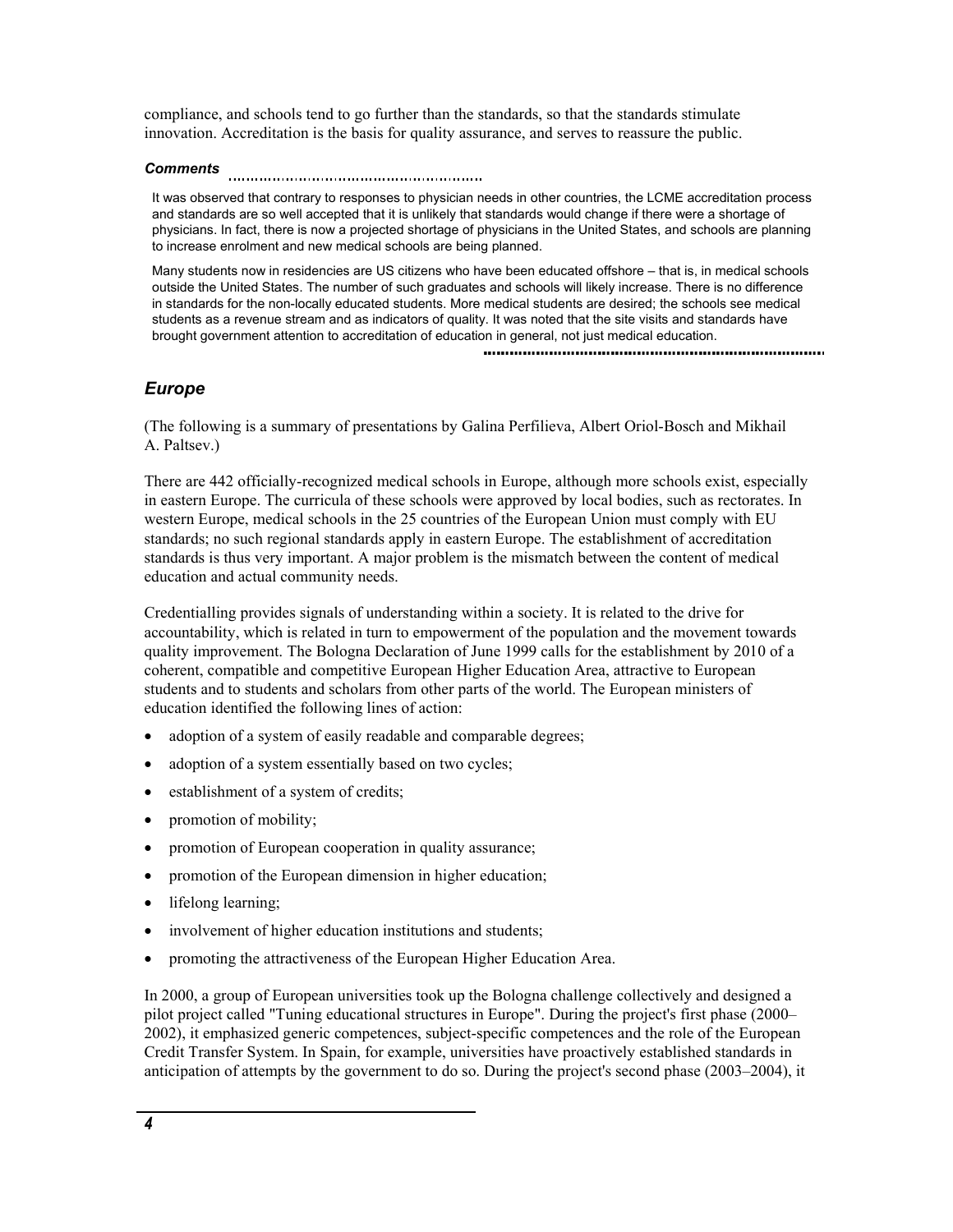is giving special attention to the role of learning, teaching, assessment and performance in relation to quality assurance and evaluation. This phase includes a special focus on nursing as an example of a field of applied science.

It has taken 10 years for European universities to reach 1 million exchanges of students, whereas in the USA there are some half-million foreign exchange students each year. The Transnational European Education Project is now looking at master's degrees; it will be a long time before medical education comes under study. The Tuning project does not yet cover medicine and law. For these reasons, Europe represents an opportunity for action from WFME and WHO in standards and accreditation.

In Russia, medical institutes are under the jurisdiction of the Ministry of Health. The Ministry of Science and Education is responsible for university medical schools, and for foreign medical students.

For students from the ex-Soviet Union, a diploma does not equal a license except in Armenia. Students with Russian citizenship can practise in Russia. The mandatory medical curriculum is uniform in all Russian medical schools, although each region can add subjects to meet local needs.

#### *Comments*

It was observed that EU countries set standards but do not necessarily meet them, yet these standards are used as reasons to exclude countries that aspire to join the EU. With regard to the question of medical schools as good sources of revenue: If government ministers are shareholders in private medical schools, does this not constitute a conflict of interest? (Partly for that reason, there are no private medical schools in South Africa.) It was noted that there are 10 private medical schools in Russia, and they are accredited.

# *Eastern Mediterranean*

(The following is a summary of presentations by Ghanim Mustafa Alsheikh, Ibrahim H. Banihani and Azim Mirzazadeh.)

For the 22 countries in the Eastern Mediterranean Region, there are more than 210 medical schools, or one school for around 2.1 million people. These schools were traditionally established according to British, American, French and Italian models. Until the 1970s – after which the number of schools became too great – they were recognized by the UK's General Medical Council and the Association of American Medical Colleges and included in WHO's *World directory of medical schools*. Now the WHO *World directory* is the only tool used to recognize medical schools. (Schools are included in the *World directory* only with the authorization of the relevant government.)

The WHO Regional Office for the Eastern Mediterranean (EMRO) has advocated the development of global standards for accreditation of medical schools, from which regional standards (stressing the use of local languages and establishing unified certifying examinations, for example) were derived and national standards were agreed upon and adopted. The process for bringing such standards into use started with the governing bodies of WHO, proceeded to national governments, then to educational institutions and finally to medical professionals.

At the regional level, action has involved a Regional Consultative Committee, the Regional Committee (including the ministers of health of the Member States) and the Expert Group on Health Professions Education Reform. There have been regional consultative meetings, joint biennial programmes between regional offices and Member States, national task forces and the contribution of consultants.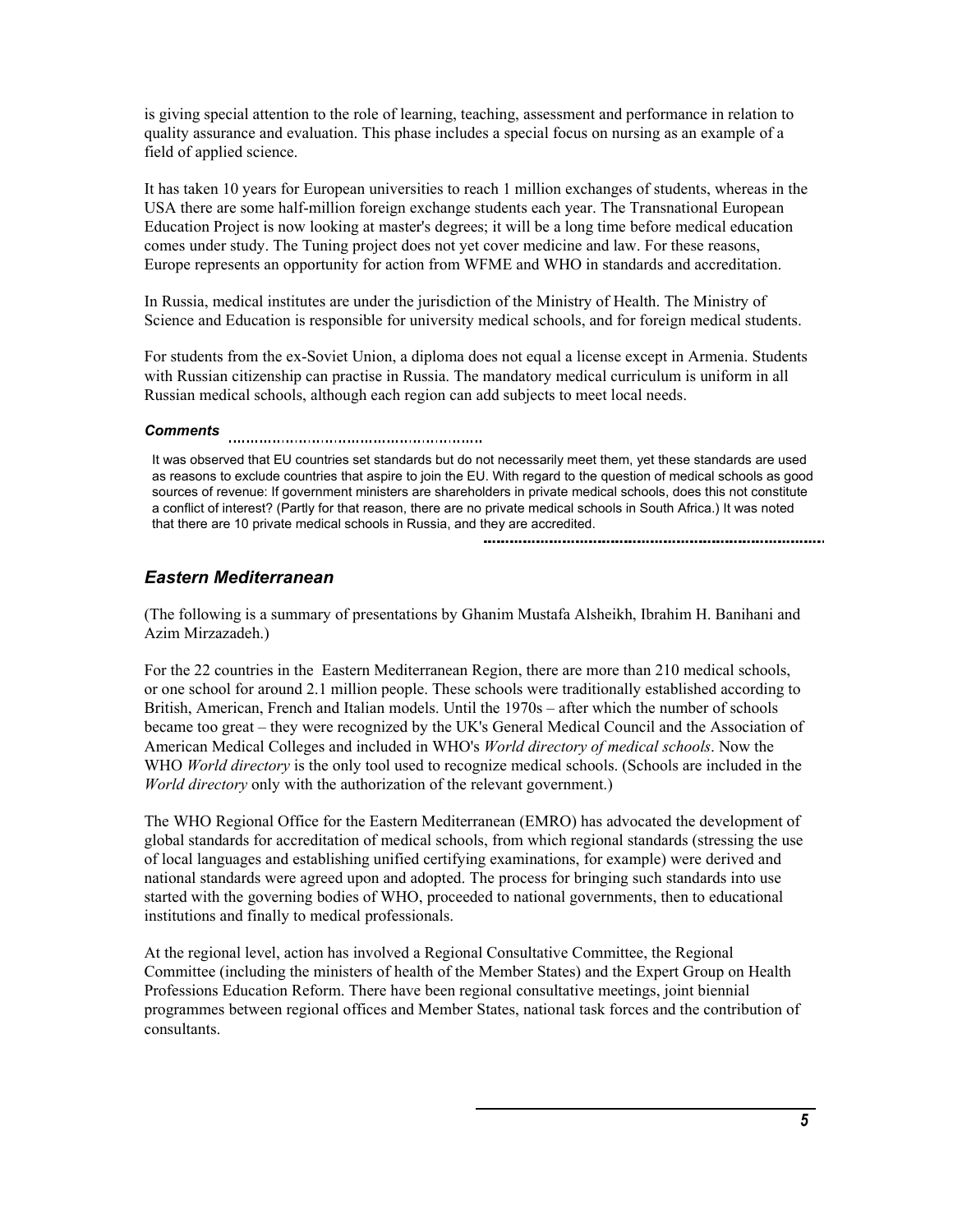The WHO Regional Director interacts with heads of state, heads of government and government ministers. WHO and regional Member States have jointly identified partners; assembled national task forces to promote awareness and formulate national standards, regulations and frameworks; identified national accrediting bodies; endorsed regulations; supported schools in self-assessment; and supported schools undergoing accreditation.

These efforts have resulted in regional guidelines on the following: rules and procedures on accreditation, including practical ways to derive global, regional and national standards; effective learning methods – critical pathways for reform to meet standards; a regional undergraduate core curriculum to attain essential competences; mechanisms for integrating education within health systems; optimum capacity building (how and who); and networking medical institutes (a regional database and a web site).

EMRO Member States, organized in four groups, have carried out or soon will carry out the following activities: the nine countries in group 1, which have adopted national systems, will introduce and test their systems in 2004–2005; the three countries in group 2 will revise their existing systems to adopt global/regional/national standards by 2005; the ten countries in group 3 will prepare to introduce standards towards establishing national systems in 2005; and in group 4, all countries in the region will collaborate with the Arab Board of Medical Specialization and national boards of medical specialization in accrediting postgraduate medical programmes.

What is important is what a school and country do to improve quality after accreditation. WFME has done impressive work in helping establish standards, but countries must implement them. WHO has the capacity to bridge between "having" the global standards and "establishing" national systems of accreditation based on adapted regional or national standards under the umbrella of the global standards. The typical, practical steps that EMRO followed and that both WHO and WFME can adopt to support countries include the following:

- Setting standards through establishing a national task force; holding seminars and meetings with representatives of all partners; reviewing global or regional standards; accepting and adopting national standards and later recommending regulations or legislation; and discussing and approving rules and procedures of accreditation, including unified examinations.
- Establishing the accreditation body through identifying or creating a national appropriate body; setting clear legal functions and rules; ensuring independent status; and producing and disseminating accreditation documents.
- Setting a plan of action to develop a timetable to accredit schools; and setting dates for organizing national unified examinations.
- Supporting schools to conduct self-evaluation studies.
- Planning and implementing unified national medical examinations through establishing scientific committees; organizing national question banks; and establishing central and local implementation committees.
- Implementing and maintaining accreditation.

In the Eastern Mediterranean countries, with the exception of Iran, the ministry of higher education governs all universities, which in turn govern the medical schools, most of which are publicly funded. Private medical schools are very profitable, but it is fairly complex to establish a new school. The central university curriculum committee oversees the medical school curriculum, although a school's curriculum committee also has a voice. Admission to medical schools is very competitive and is based on performance in the general national high school examination, but is also subject to the political will of the government and the financial resources of the university. The schools have been characterized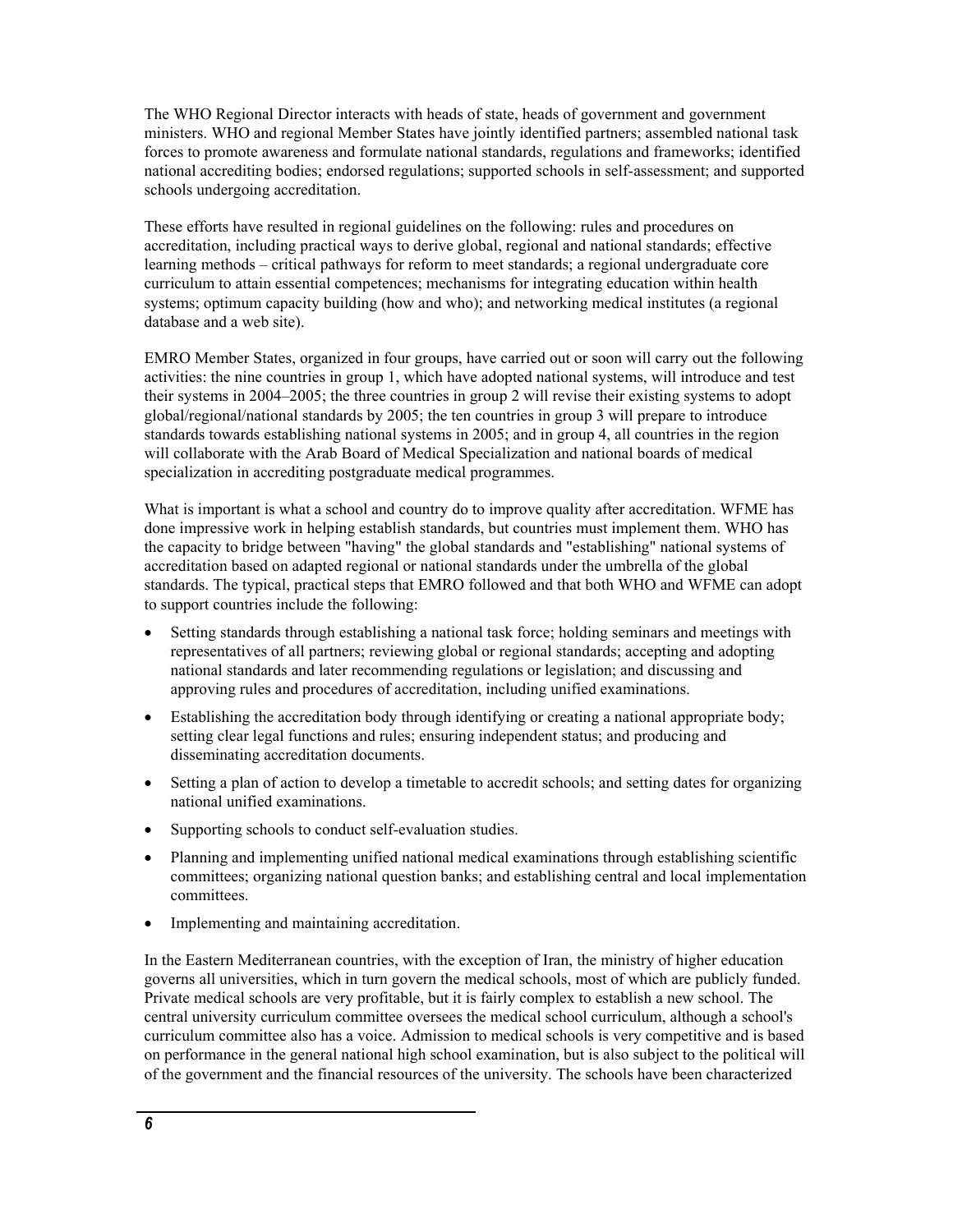by poor faculty development and a recent inequity in admissions; the tendency has been to admit more students, but without an increase in infrastructure.

What is required is an independent national accreditation bureau to ensure high-quality education programmes through the use of standards and rigorous evaluation criteria; stimulate institutions towards higher quality and efficiency; and provide a system for public trust and accountability. WFME's international standards could be used as a tool for quality assurance and development of basic medical education.

The Islamic Republic of Iran, with a population of more than 60 million, has 40 public medical schools and 550 residency training units and accommodates nearly 2000 medical students and 1300 residencies per year. In response to concerns about the quality of medical education, policy-makers in recent years have focused on quality improvement and have paid more attention to accreditation as a tool. Several programmes have been organized to establish accreditation systems for different levels of education in medicine and dentistry. The first and best-established accreditation system in Iran is the evaluation and accreditation system for graduate medical education.

By a special Act of the national parliament in 1973, the Iranian Council for Graduate Medical Education was established as the competent authority to supervise graduate medical education in the country. Under the Council are the Accreditation Commission and what will ultimately be 24 Specialty Review Committees.

To date, 15 Specialty Review Committees have been established; in addition to general residency programme standards, which are common to all residency programmes, standards have been developed for residency programmes in nine specialties. Residency programmes are starting to implement the standards by self-review. The plan is for the Specialty Review Committees to conduct formal external evaluation of the residency programmes before starting the summative evaluation, which will lead to determination of their accreditation status.

The standards developed have been oriented more towards input and process than towards outcomes. Most of the standards are considered "musts", some are "should" and a few are "desirable".

There are many challenges in the field of accreditation in Iran. There has been some misunderstanding of the meaning and characteristics of accreditation (e.g., interpreting it as a system of ranking), as well as difficulties in developing valid and credible standards. There has also been a shortage of resources for the activities of the accreditation systems.

Development of international guidelines or standards will be quite valuable to the Islamic Republic of Iran. Such guidelines must address the scope, organization, standards and procedures of accreditation systems. They may be used solely as guidelines, or as a tool with which to evaluate and recognize accreditation systems.

# *Comments*

The least-developed countries without sufficient resources should consider the distribution between physicians and other health professionals. International standards for training of physicians should be maintained.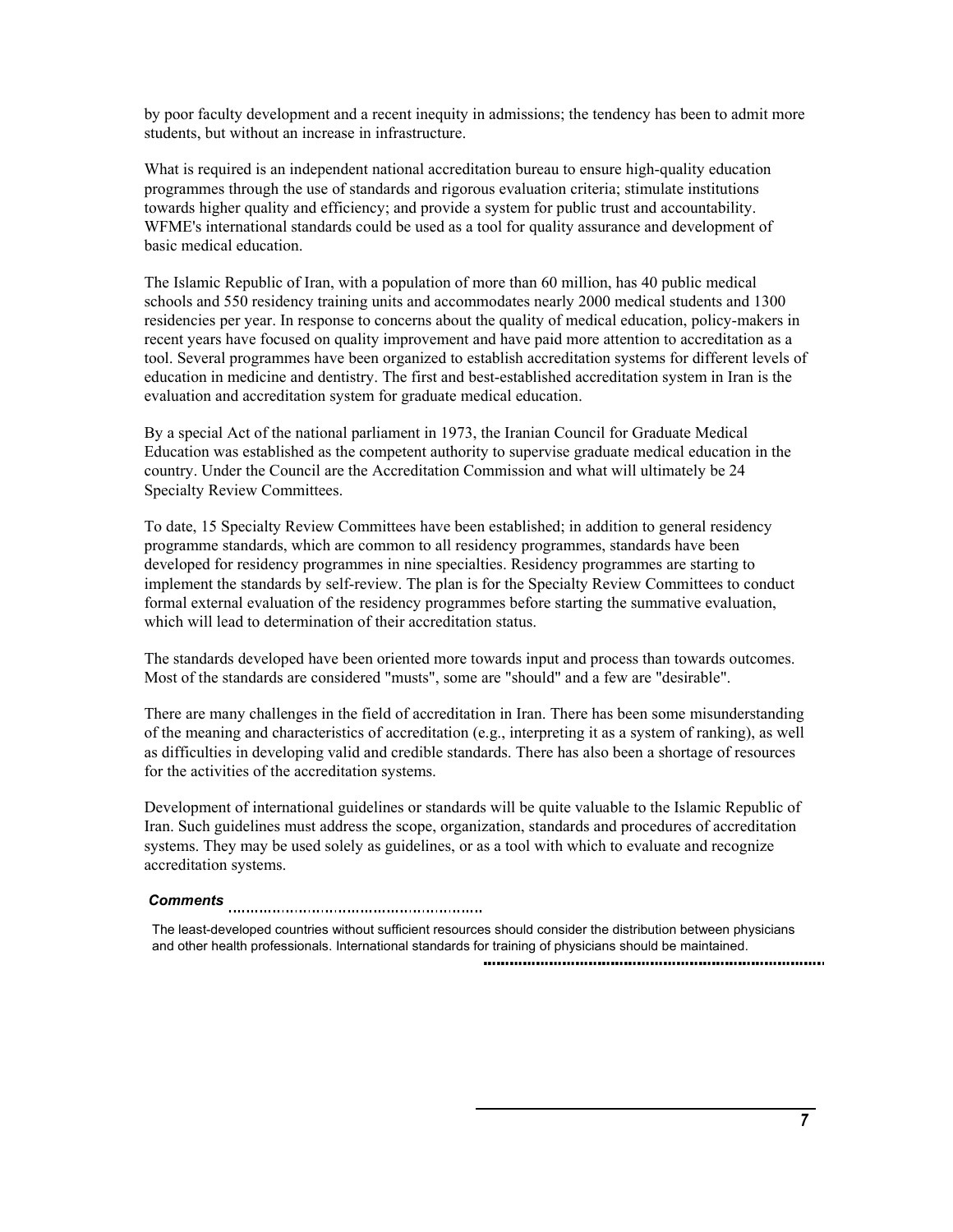# *South-East Asia*

(The following is a summary of presentations by P.T. Jayawickramarajah and Arjuna P.R. Aluwihare.)

The 11 countries of the South-East Asia Region are the home of one fourth of the world's population. There are some 261 medical schools spread unevenly in eight countries of the region.

The medical education movement that arose in the region in the 1960s and continues to this day gave rise to a declaration calling for an Equivalence Committee intended to: facilitate the movement of medical professionals; ensure graded evaluation from high school to intermediate level, bachelor's degree level, postgraduate degree or diploma level, to the doctoral level; and provide certificates, transcripts and registration by professional bodies to be used as indicators for comparison. The Equivalence Committee is to advise national medical councils on issues including: admission criteria, programme design or curriculum, the duration of courses, programme delivery, pedagogical tools, assessment methods, criteria by which to judge performance, and profiles of teaching staff.

There is regional equivalence of the MBBS, or basic medical degree; the postgraduate medical degree (MD or MS); and other postgraduate degrees (MPH, MPhil and PhD). One of the outcomes of a conference on accreditation in public health, held in Chennai, India, in 2002, was to appropriately adapt the WFME recommendations on standards in medical education as a framework for accreditation of public health institutes and programmes.

The specific results expected in this region in 2006–2007 include the development of strategies, tools and standards for accreditation and support for equivalence of qualifications and degrees for medical, dental, nursing and allied health education.

Countries in the region are characterized by the double burden of infectious disease and chronic conditions, and much of the population is rural and impoverished. Physical access to the health care system is difficult; the system is short-staffed and often short of other resources, and the balance between generalists and specialists is problematic. Although English is widely spoken and is the language of instruction in medical schools in much of the region, there are also many indigenous languages in the region.

The demand for places in the region's medical schools is huge, as medical education is seen as the passport to a better life. This demand leads to the existence of institutions of variable standards. Student selection is normally by competitive examination. The academic standards, skill levels and attitudes of students and teachers are an issue in accreditation.

Other issues are: the balance between public medical schools and private ones; the need for job descriptions, in order to match outcomes to needs and thus to ensure appropriate accreditation standards; and both intra-country and international brain drain.

What purposes does accreditation serve? Job satisfaction for the educators? A safeguard for patients? Is it primarily for local consumption? International mobility? Also, we must explain why brain drain is not the raison d'être of accreditation standards.

Each school desiring accreditation must be recognized by the medical council or equivalent body of the country concerned. If not, national health priorities and the rights of patients may be jeopardized by the requirements of individual schools.

Resolution WHA 57.19 recommends, among other things: "…facilitating dialogue and raising awareness about migration of health personnel and its effects, including examination of modalities for receiving countries to offset the loss of health workers, such as investing in training of health professionals.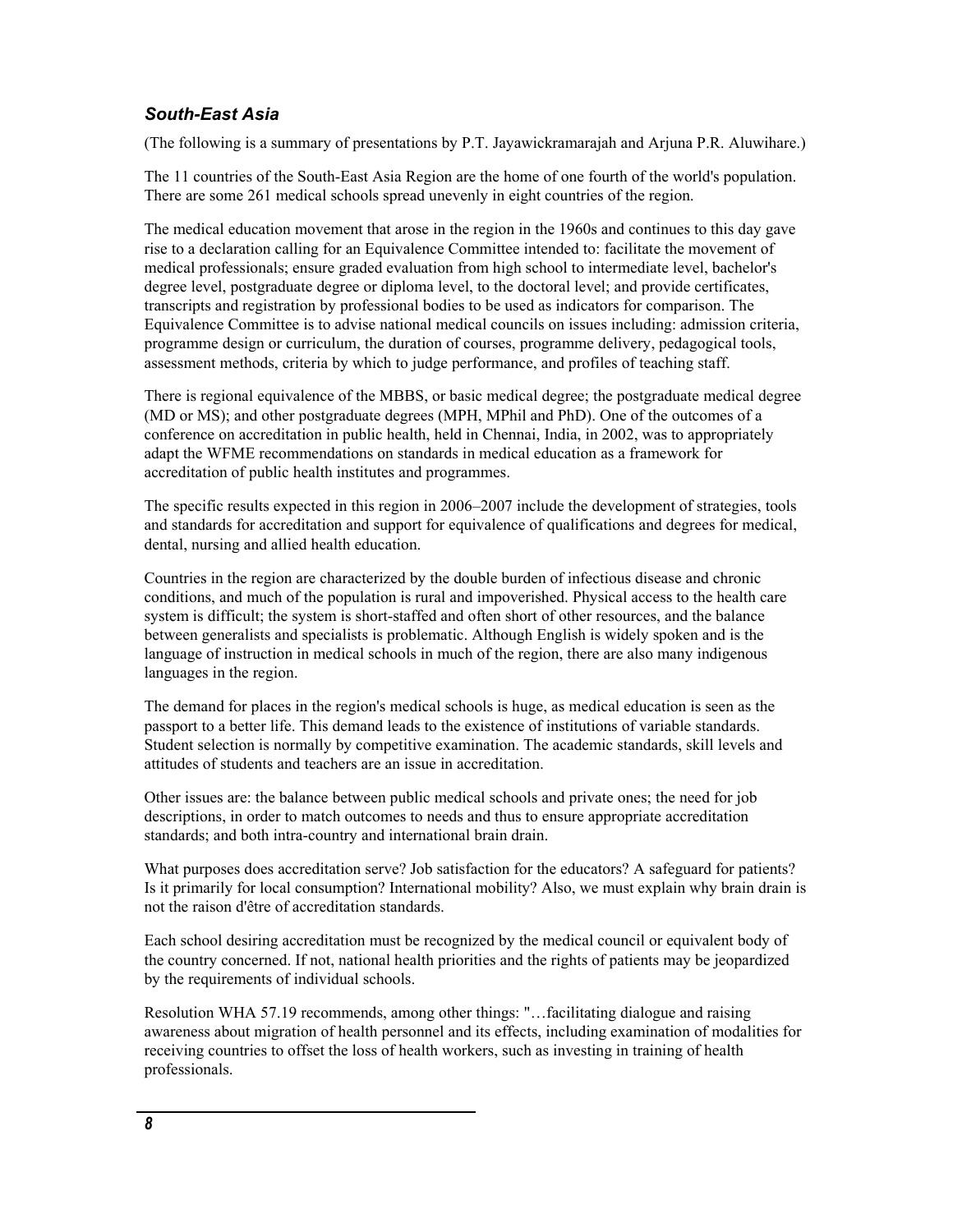# *Western Pacific*

(The following is a summary of presentations by Michael J. Field, Cheng Boji and Ichiro Yoshida.)

The Western Pacific Region is diverse in population, resources (including gross domestic product), health challenges and medical school numbers and standards. There are 371 medical schools for a population of 1.7 billion.

The Australian Medical Council (AMC) has accredited Australian and New Zealand medical schools since 1985. In 1992 the AMC introduced its own guidelines, then revised them in 1998 to reflect worldwide developments. In 2002 the guidelines were revised again to align with the WFME guidelines.

Accreditation in Australia and New Zealand serves as a vehicle for quality assurance – recognition of standards for local medical registration of graduates – and quality improvement – as a stimulus for growth, change and development. All the schools accredited say they have benefited from the accreditation process and in consequence produce physicians of better quality.

The principles of accreditation in Australia and New Zealand are: regular external peer review against published standards; self-examination and self-directed improvement; respect for university autonomy and encouragement of diversity; support for educational initiatives; and mutual exchange of ideas. The 14 schools accredited between 1989 and 2004 include two new schools: the Australian National University and James Cook University.

The AMC is an active member of the Association for Medical Education in the Western Pacific Region (AMEWPR). It involves colleagues from neighbouring countries in assessment visits in Australia and New Zealand. Regional visitors are invited to AMC retreats. The AMC provides pilot accreditation (via the AMEWPR) of regional schools, notably in Fiji and Papua New Guinea. It is considering taking responsibility for accrediting offshore campuses of Australian medical schools.

China has no accreditation system, although the Ministry of Education has conducted evaluations of medical schools or educational programmes since 1995. For further development of medical education, China must establish a quality assurance system; it should be in line with developing trends of medical education elsewhere in the world.

The quality assurance system in China aims to be based on standards, internal quality survey and control, self-assessment and external evaluation for accreditation. Further, standards and accreditation methods should be developed according to the practical circumstances in China; that the educational process and its outcomes should be considered; and that national standards should be in keeping with the global standards of WFME.

National standards for medical education in China should cover the operation of schools (10 areas) and essential requirements for undergraduates in ethics and professional attitude, and skills and knowledge upon graduation.

A quality assurance system was designed in line with the standards and guidelines of WFME, the WHO Western Pacific Region, the Global Minimum Essential Requirements of the Institute for International Medical Education, Australia, Japan, the United Kingdom and the United States.

A survey was conducted to test the validity of a proposed quality assurance system; the survey questionnaire was sent to 53 experts in medical education, 101 medical schools and 100 students from six medical schools. All respondents verified that the proposed standards conform to the circumstances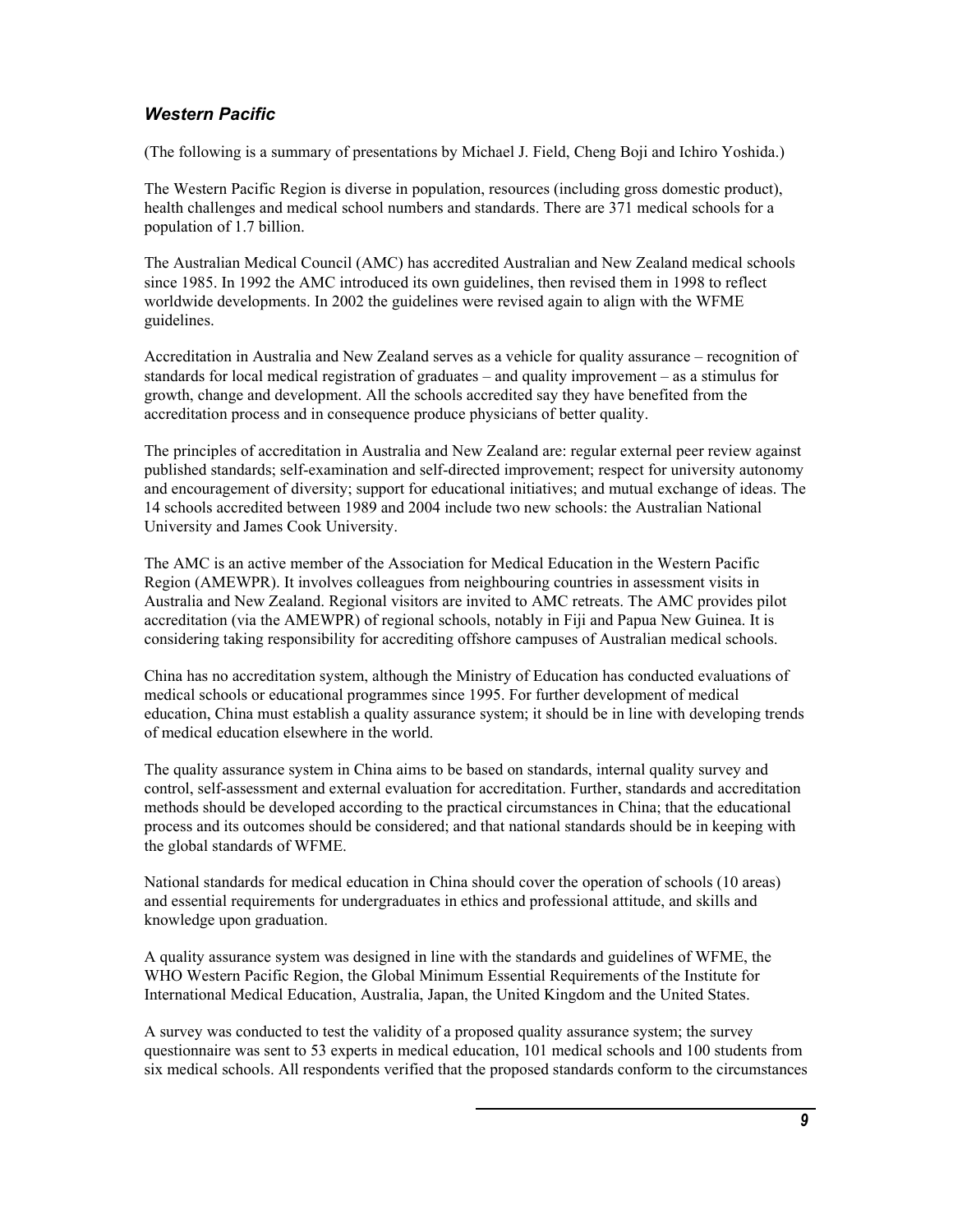in China and in particular to medical education in China, and that the standards are in line with the global standards of WFME.

If the proposal to be submitted to the Ministry of Education is approved, four medical schools will participate in a pilot study of accreditation. Accreditation of medical education will be the topic of the Eighth Medical Education Conference, to be held in Hong Kong in 2005.

The 80 medical schools in Japan produce some 7500 graduates per year. There is no national accreditation system, but the government conducts site visits at irregular intervals. Schools are required to produce a self-evaluation report every five years. Two national tests serve to measure educational outcomes.

The well-established schools tend to be very conservative and resistant to change. A programme of liberalization of the medical curriculum was instituted in 1991; a new national core curriculum came into effect in 2001. Currently there is active debate about whether to include traditional medicine in the otherwise allopathic medical curriculum.

2004 will see the privatization of all national universities and the implementation of a new rule for postgraduate clinical training. A system of quality assurance and accreditation is needed to help improve medical education in Japan. In September 2004, the Ministry of Education announced that it would introduce an accreditation system in the near future.

# *Comments*  It is not desirable to develop a common degree or certification to practice anywhere, since this would tend to

encourage a drain from countries needing graduates to countries that need them less. Are there guidelines for final examinations by medical schools? There should be guidelines for the number of students to be given entry to medical education: should these be included in global standards, or should local agencies formulate their own guidelines?

# **Accreditation/recognition systems: concepts and delineation**

# **Presentation of established systems**

(The following is a summary of presentations by Emery A. Wilson and Karl Zbinden-Baertschi.)

# *Liaison Committee on Medical Education*

The Liaison Committee on Medical Education (LCME) was established in 1942 to combine the separate accreditation programmes of the American Medical Association (AMA) and the Association of American Medical Colleges (AAMC). It is the accrediting agency authorized by the US Department of Education to serve the interests of the public. As such, it accredits medical education programmes leading to the Doctor of Medicine degree in the United States and Canada (with the Committee on Accreditation of Canadian Medical Schools, CACMS) by judging the compliance of medical education programmes with nationally accepted standards of educational quality.

LCME accreditation is voluntary, takes place through a peer-review process, has no system of ranking, lasts for eight years, encourages innovation and adheres to non-prescriptive standards. Accreditation takes into account the institutional setting, the educational programme for the MD degree, the students, the faculty and the educational resources.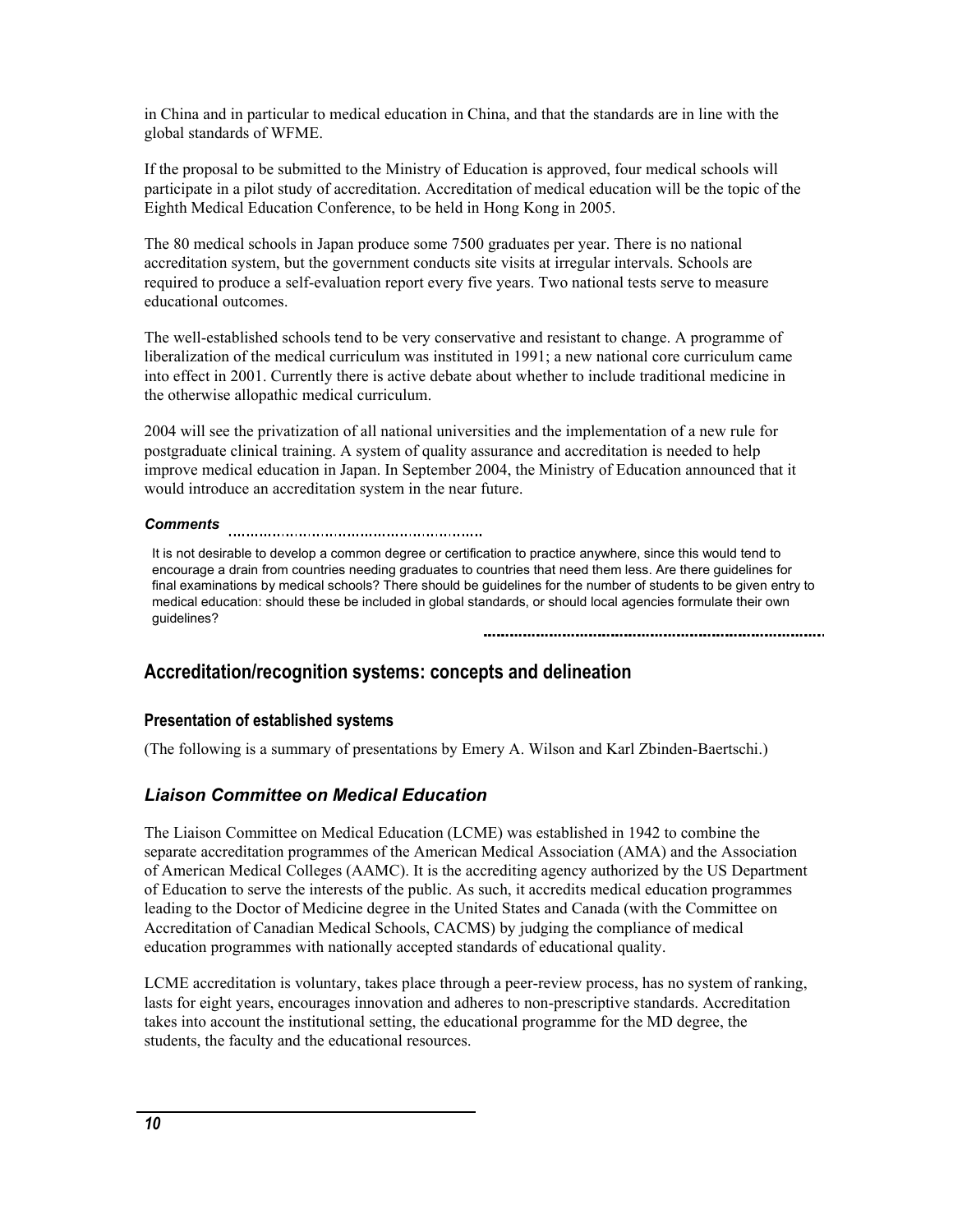The standards include "musts" – for which meeting the standard is obligatory – and "shoulds" – for which compliance is expected unless there are extenuating circumstances. Standards are reviewed every two years; they can be changed after a public hearing and approval of the two parent organizations.

If a school is not accredited, its students may not be eligible for federal loans and cannot take the US Medical Licensing Examination; its graduates cannot enter residencies; and the school itself may not be eligible for certain federal funds.

The accreditation process includes institutional self-study; an institutional site visit, with an exit report to the school's dean and president; and the LCME's decision – provisional accreditation, accreditation, continued accreditation, probation or withdrawal of accreditation. The LCME submits a final report to the university president that can be made public; it includes the school's perceived strengths, areas of non-compliance and areas in transition (for example, a substantial decrease in financial resources that could affect the medical education programme in the future and should be monitored).

The site visit team includes five members, one of whom is a representative of a school about to undergo an internal evaluation; in the past, international participants have been allowed to observe the LCME accreditation process. A school has two years during which to come into compliance and be reevaluated.

The LCME consists of 17 members: six professional members appointed by the AMA; six professional members appointed by the AAMC; one professional member appointed by the CACMS; two medical students; and two public members. The LCME has offices at AMA headquarters (Chicago) and AAMC headquarters (Washington, DC).

Issues proposed for discussion by the participants were: authorization for the accrediting agency; consequences of not being accredited; disclosure of accreditation status to the public; duration of time in which to correct areas of non-compliance; costs of accreditation; the role of accreditation in educational improvement versus meeting minimum standards; the accrediting processes versus outcomes; country versus regional accreditation; and accreditation in conjunction with licensure and certification.

# *Integration of WFME standards with national accreditation in Switzerland*

In Switzerland, the accreditation process is carried out by an independent body, the Center of Accreditation and Quality Assurance of the Swiss Universities (OAQ).

In basic medical education, the standards used for self-evaluation and peer review include all the WFME basic standards and selected quality-development standards. The standard set is complemented by additional generic standards of national provenance and a link to the national catalogue of discipline-specific learning objectives. The Swiss national guidelines for accreditation, supplemented by profession-specific extracts of the WFME standards, provide the legal basis for the accreditation decision. Accreditations of Swiss faculties of medicine and their curricula are due in 2005–2006.

In postgraduate medical education the Swiss Medical Association (FMH) provides for 44 specialty programmes. Current legal requirements call for only unguided self-evaluation for each discipline. In 2003–2004, subsequent to a compromise negotiated between the FMH, Ministry of Health and OAQ, self-evaluation based on WFME quality standards was introduced. The self-evaluation documents are being assessed by independent international experts and will – together with a final report of the OAQ – provide the basis for the accreditation decision by the Federal Council in May 2005. Legislation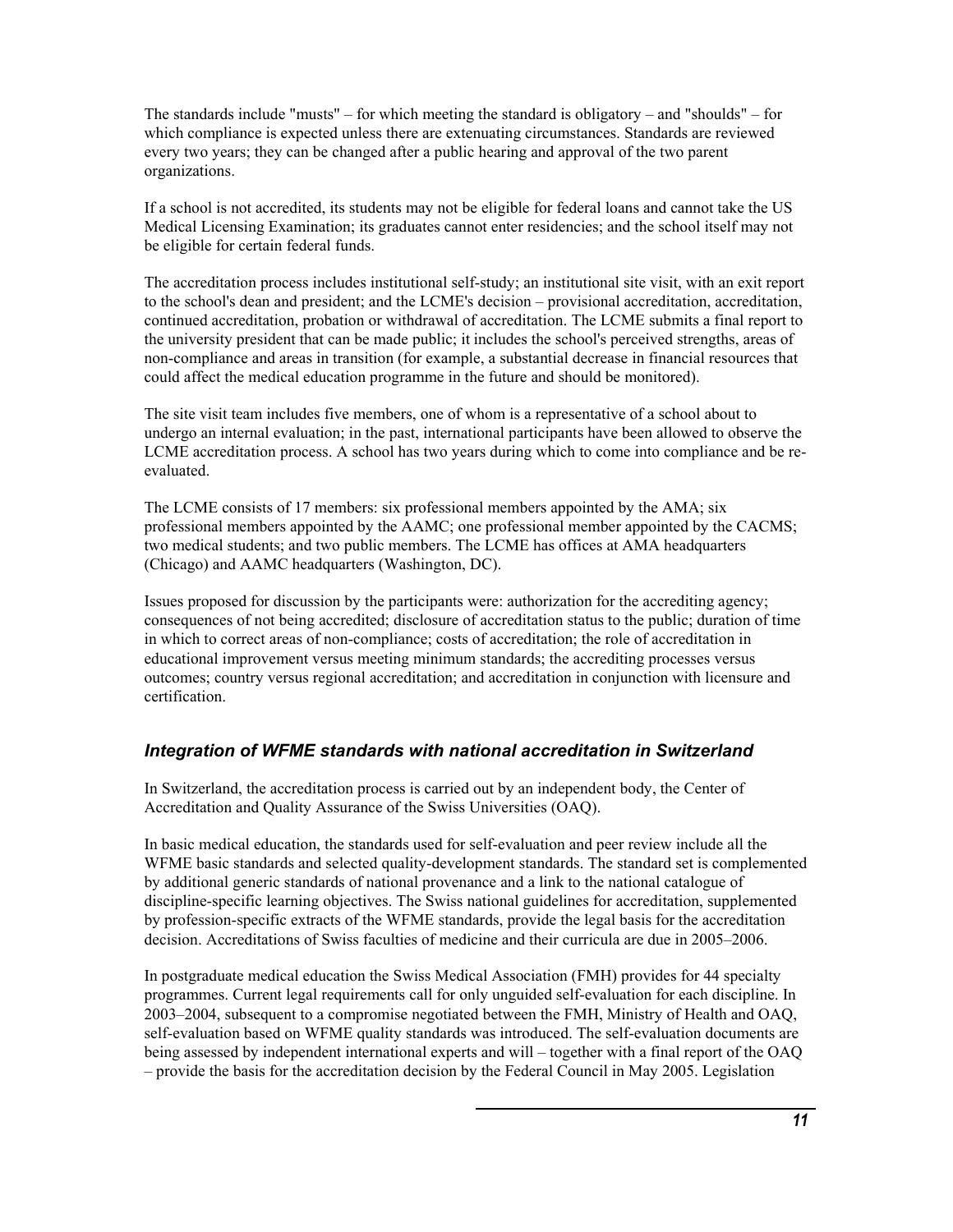anticipated for 2008 will require full three-step accreditation (self-evaluation, peer review and an accreditation decision).

#### *Comments*

# 

It was suggested that countries could exchange observers and members of accreditation/evaluation teams. It was also noted that students could – and did – provide valuable input to the review process. 

# **Working groups – developing international guidelines for accreditation systems. Session I. Guiding principles**

#### **Requirements of an accreditation system**

The accreditation system should be: based on standards (such as those of the WFME); supported by a legislative instrument; independent; transparent; non-profit-making; accountable; representative of, but independent from, all major stakeholders; and efficiently administered. The system should have national legitimacy and should have the authority both to accredit and to sanction. It should include both self-assessment and external review, including a site visit. The results of accreditation should be reported to the institution undergoing review; with an opportunity for response. The system should have adequate human, material and financial resources, including a core budget that is publicly financed. The accreditation system itself should be periodically evaluated so that its standards, procedures and organization remain optimal.

#### **Desirable qualities of accreditation**

Accreditation should be time-limited; voluntary (with incentives), but probably virtually compulsory – due to professional and market pressure – in the long run; acceptable to all stakeholders; credible; feasible for a given socioeconomic, political and cultural situation; relevant; valid and reliable; and comparable and transportable.

#### **Stakeholders in accreditation**

The stakeholders include: the public, in general and as patients; government at all levels; health regulators; health services entities; funding agencies; students; licensing bodies; the teaching staff; universities; and other health professionals.

#### **Uses of accreditation**

Accreditation can be used to ensure and improve the quality of medical education – for example, by ensuring the acquisition of core competences; to improve cost-effectiveness; to serve as a lever for reform; to foster respect for the health system; and to assist in resource mobilization. The long-term purpose of accreditation is to improve the health status of the population.

#### *Comments*

Self-evaluation of medical schools should be based on the WFME guidelines. Listing only accredited schools in WHO's World directory may be an incentive. We must promote licensing of health care professionals and accreditation of schools for all health care professionals.

Should we pursue recognition of existing national standards? This would encourage consistency with global guidelines. But how are we to accredit the accreditors? Global guidelines are broad in order to be adapted to national and local needs; national standards will be more detailed. Guidelines would be derived and modified at regional level in conjunction with national representatives. The process of establishing accreditation systems will take time.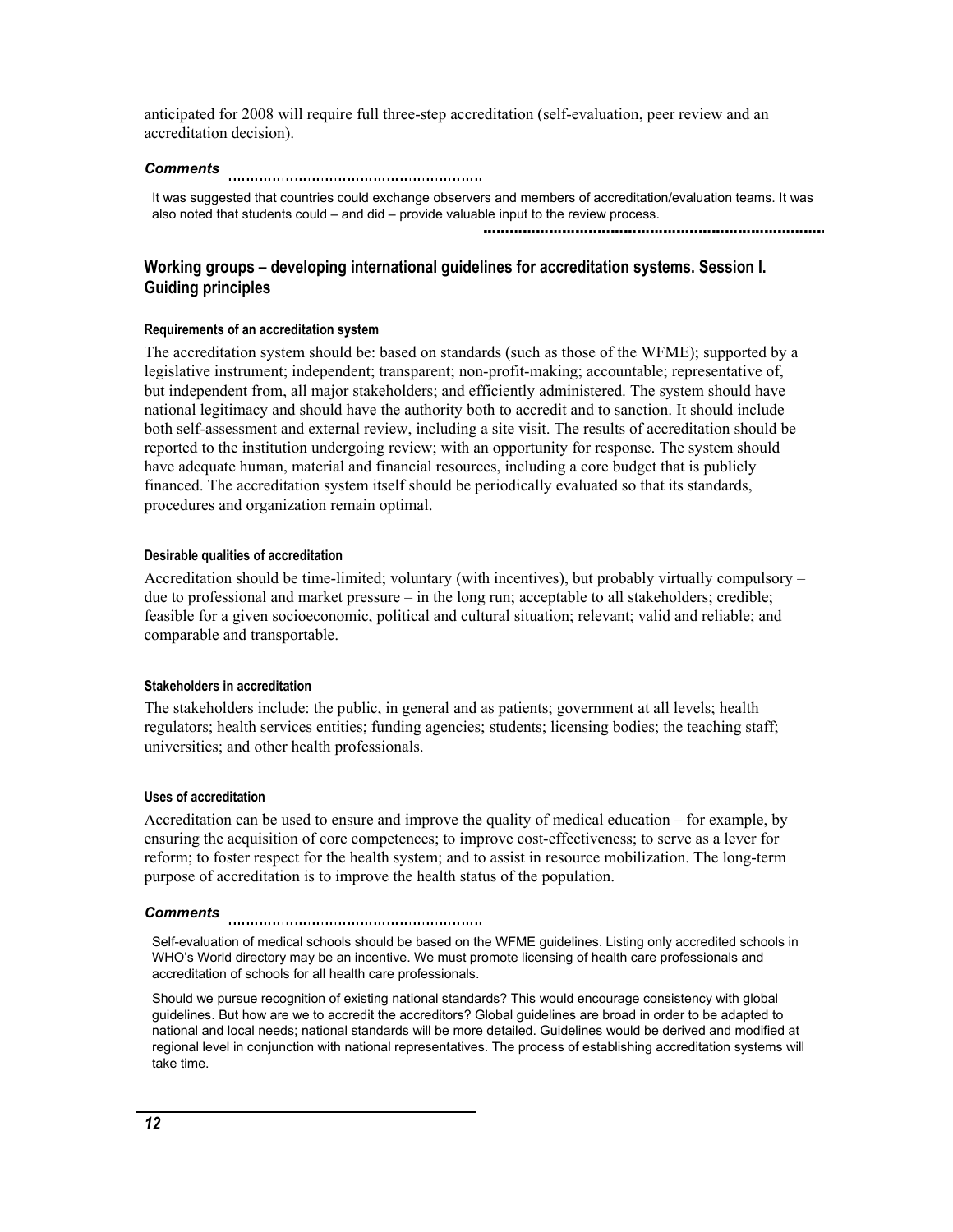We view accreditation as a tool for protecting and improving the health of the population as well as for improving the quality of education. Accreditation should be compulsory, be based on a legal instrument, be nonprofit and transparent, include the ability to sanction, be accountable, have national legitimacy, represent all major stakeholders, have adequate and dependable financing and be efficiently administered. The accreditation process should include a process for appeal.

The accreditation process should be based on: standards, self-assessment, a site visit (by a team of at least two, but involving all the local stakeholders) and a report (there was debate as to whether it should be public). It should be time-limited, and there should be follow-up and review.

To protect the public, each country must have a mechanism to accredit schools and license health care providers. Assessment teams must be extensive enough to ensure a credible result. If all stakeholders can be persuaded of the utility of accreditation, it may be easier to foster the establishment of accreditation systems.

Self-assessment is fundamental, but must be validated by a site visit by a team of perhaps three members. If the self-assessment process is emphasized and checked, the rest of the accreditation process may go more easily.

It might be helpful to have a World Health Assembly resolution urging that all WHO Member States undertake accreditation of health professions educational institutions. Such a resolution must come from the Member States themselves. A draft resolution could be introduced through a regional committee. For example, the Eastern Mediterranean countries could propose a resolution to the Regional Committee for the Eastern Mediterranean. We could perhaps aim for a proposal to the Executive Board in January 2006 for a draft resolution to the Health Assembly in May 2006.

This process would parallel that of WFME. It would be from the ground up: from national associations or governments, to regions, and then to the Executive Board and the World Health Assembly. The wording of the resolution should specify that institutions be accredited: "in order to appear on a register". The WFME could perhaps help draft the resolution.

We would also need a development plan to supplement guidelines for accreditation systems.

# **Accreditation/recognition systems: organization and procedures**

#### **The Australian/New Zealand experience**

(The following is a summary of a presentation by Michael J. Field.)

The Australian Medical Council meets twice a year; the Accreditation Committee meets three times a year; assessment teams are set up as they are needed; there is a full-time staff of two, plus general office support. The Accreditation Committee chair contributes the equivalent of one day a week. Assessor training workshops are organized as needed. The AMC covers the cost of its infrastructure; the medical schools cover the cost of assessment.

Eighteen months before an anticipated accreditation visit, a school submits its application, based on its self-assessment; medical students prepare a separate submission. A year in advance, the AMC selects a site-visit team of six or seven members, consisting of clinicians, scientists, educationists and other stakeholders. The team is given a handbook and briefed on the accreditation process, and the dates are determined.

Six months before the visit, the team meets to discuss the school's submission and plan the visit. The members request additional information if necessary, and assign report-writing roles. The chair and secretary make a preliminary visit. The school briefs its staff and stakeholders. For new courses and new schools, an additional preliminary submission is required, and there are visits by the chair and secretary and possibly also by a small working party to advise on accreditation requirements.

During the five days of the visit, the team meets daily to develop the report. A draft report is given to the school within five weeks. The school may request corrections of fact.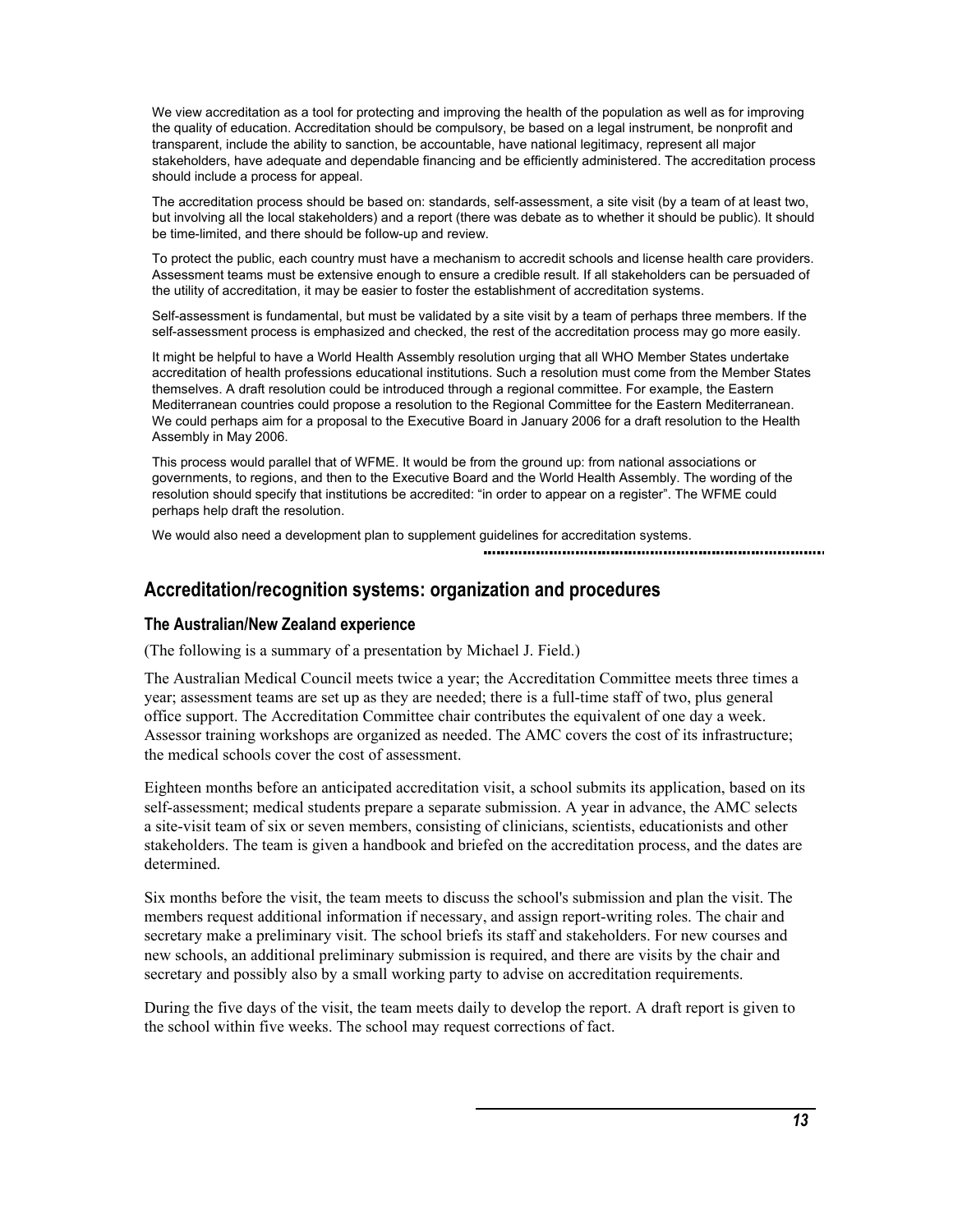The revised report is presented to the Accreditation Committee and published; the accreditation decision is approved by the Council. Subject to satisfactory periodic reports, accreditation can be granted for 10 years, or for shorter periods with reassessment, or refused. Conditional accreditation has been given on occasion, primarily because of poor relations with hospitals or poor clinical teaching facilities, funding and resources, or curriculum design problems.

The school submits an annual or biannual report, which is reviewed by a member of the assessment team. There is a formal review process if the report is considered unsatisfactory.

The overall outcomes of accreditation across the system as a whole are seen as: better-integrated curricula; greater focus on student-centred learning (especially problem-based learning); greater focus on teaching communication skills and early clinical contact; more diverse assessment strategies; more focus on population health and evidence-based medicine; explicit attention to personal and professional development; a stronger role for general practice; better use of information technology in courses; and more equitable admissions processes.

The challenges are seen as: responding to workforce demands (the need for training in rural, remote and outer metropolitan areas); the cost of accreditation; the changing mix of schools (from 11 now to perhaps 15 or more within three years); equivalence of training in different clinical contexts; and internationalization.

# *Comments*

Annual reports would be required if any unresolved issues remained. The Liaison Committee on Medical Education in the USA requires an annual report devoted largely to financial issues. In South Africa, the assessment board covers the expenses of the assessments; the school pays if there are persistent problems or repeat visits. Recently there had been political input.

#### 

# **Working groups – developing international guidelines for accreditation systems. Session II. Procedures: foundations of an accreditation system**

#### **Authority for accreditation**

The accreditation system must have authority, however that authority is derived or ascribed.

#### **The accreditation process**

The accreditation process should include: self evaluation; conveying the results of the self-evaluation to the accreditation body; an audit – possibly including a site visit – by the accreditation body to verify the self-evaluation and obtain any additional information needed; a preliminary report to the institution by the accreditation body; opportunity for the institution to correct errors of fact; and the accreditation decision. The accreditation process itself should undergo periodic review; it should accommodate input from all stakeholders for the maintenance and updating of its policies, standards and procedures.

#### **Standards for accreditation**

Standards can be: global; regional and transnational; national; subnational, such as state or provincial; or institutional. They serve to measure outcomes and define competences. They must be clearly stated.

#### **Data for accreditation**

The types of data for accreditation may include those on: the mission and objectives of the programme or institution; the renewal or revision of the programme or institution; admissions criteria; the number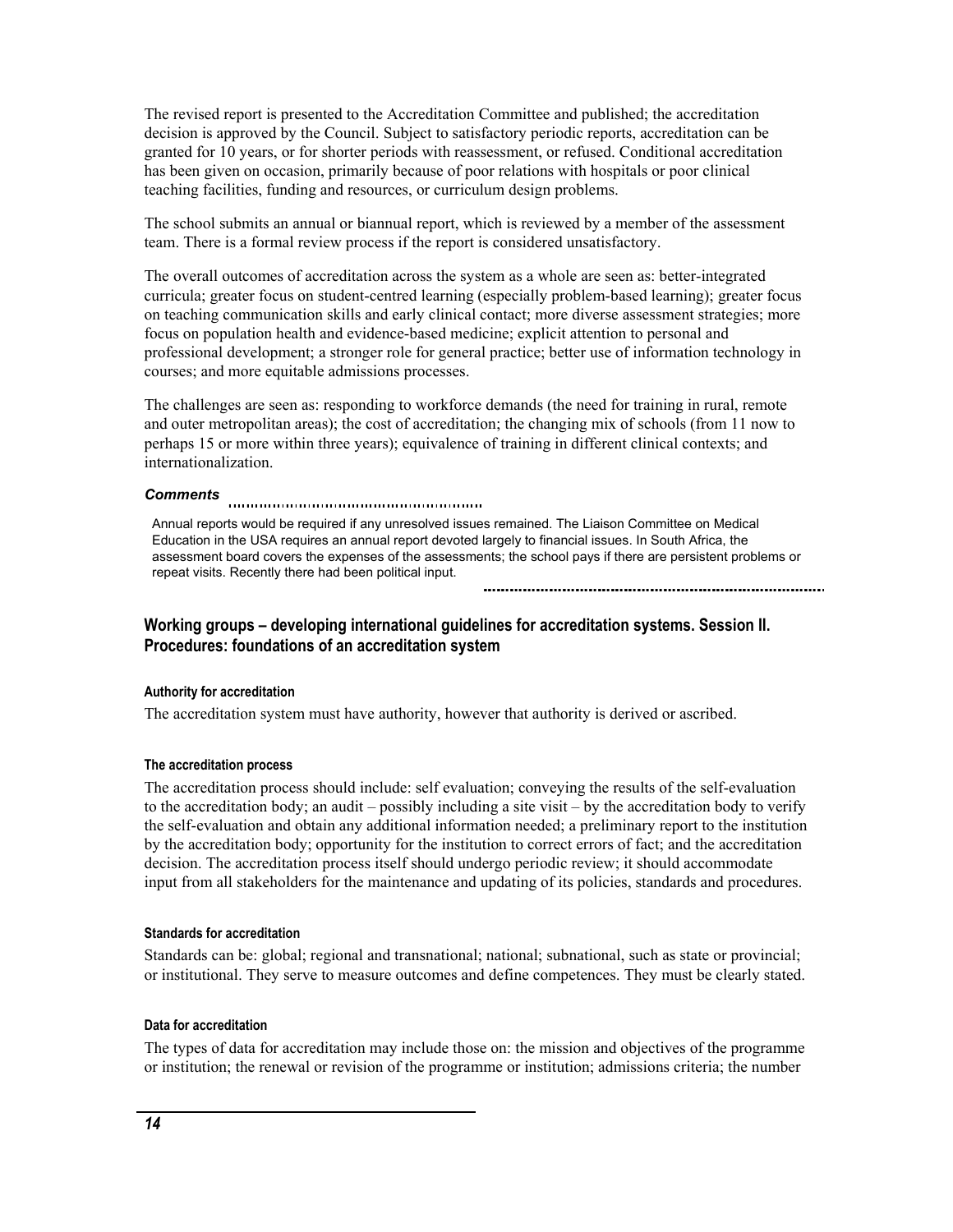of students, and their characteristics; procedures and results of student assessment; the educational programme; the number, nature and circumstances of teaching sites (clinical or didactic) and other physical facilities; information resources; teaching and learning methods; the presence of other programmes; the population and diversity of patients; the governance structure; the number and qualifications of teaching staff; the number and composition of administrative staff; and the amount and sources of financial resources.

# **Values of accreditation/recognition systems**

(The following is a summary of presentations by Peter Rubin and Thanyani J. Mariba.)

# *Significance for quality improvement of medical education*

The Education Committee of the General Medical Council (GMC), United Kingdom, was established by Parliament to protect the public by promoting high standards of medical education and by coordinating all stages of medical education. The GMC Education Committee has statutory power to: determine the content and outcomes of the medical course; determine the standards of qualifying examinations; determine the content and outcomes of the pre-registration (internship) year; inspect any aspect of the teaching and assessments of any body wishing to confer a primary medical qualification; and the power to recommend that a body should no longer confer a primary medical qualification, or that new institutions be given the power to confer a primary medical qualification.

The Quality Assurance of Basic Medical Education (QABME) assessment programme of the Education Committee gives guidance by – and receives guidance from – the following documents: *Tomorrow's doctors* (1993 and 2003), *The new doctor* (1997 and 2004), *Good medical practice* (2001) and *Continuing professional development* (2003).

The quality assurance process has four parts: an annual report to the GMC from each medical school, describing any significant changes from the last report; a visit to each school by the GMC Education Committee at least twice in every 10 years, culminating in a report by the visiting team; special arrangements if a school is proposing major curriculum changes; and, for new schools, three or four targeted visits per year, through to the graduation of the first cohort of students.

The functions of the GMC Education Committee, including the QABME programme, are paid for by physician registration fees. Site visitors are recruited after public advertisement and a rigorous selection process. The 100 visitors include medical and non-medical personnel and students; they are formally trained, in a process that features 360° appraisal.

The QABME programme includes an external evaluator to help assure its quality. Feedback from the schools and the visiting teams serves as part of the input to this continuing quality assurance.

The GMC Education Committee's plans for the future include: a Research Board, to evaluate the effectiveness of the Committee's guidance on medical education and practice; and a Futures Project, to identify trends that will shape medical practice in the future and to prepare doctors to meet future needs. The Committee will also consider: the benefits and disadvantages of a national assessment; student registration with the GMC; diversity and access; and future themes for its guidance.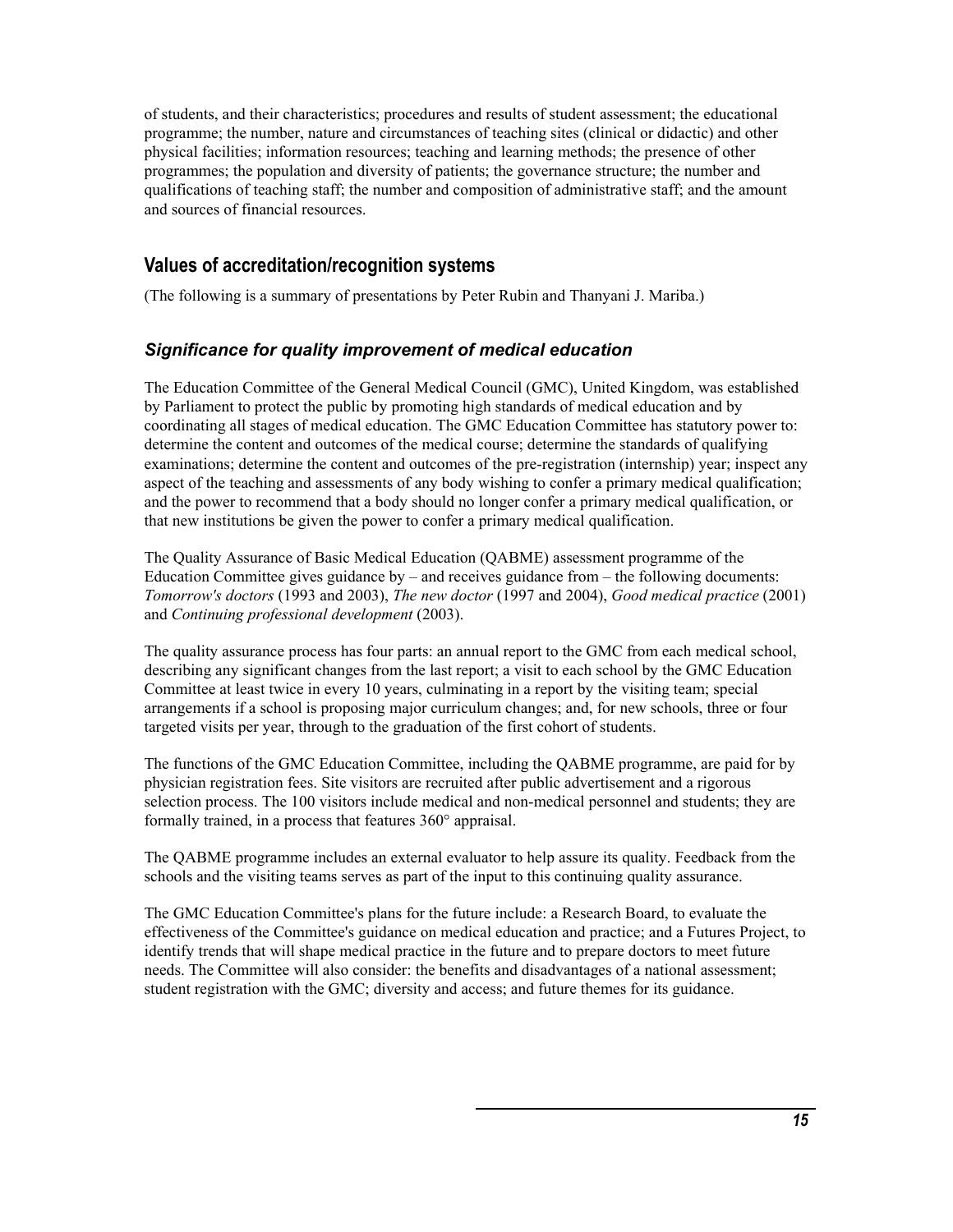# *Significance for assessment of educational qualifications*

An accreditation body verifies and evaluates: the physical facilities of the institutions it reviews; at a minimum, the undergraduate curriculum; the educational and training processes employed; the educational methods and techniques employed; and the evaluation process and criteria of the end product of education and training.

The accreditation process seeks: to identify qualifications that will satisfy the minimum acceptable standards; to protect both the student and the public from programmes of poor quality; to exercise control over the quality of education and training; and to serve as proof of the standard of performance of individuals who graduate from an institution so accredited.

Qualifications can be verified by checking the WHO *World directory of medical schools* or the *International medical education directory* of the Foundation for Advancement of International Medical Education and Research (FAIMER), which is a non-profit foundation of the Educational Commission for Foreign Medical Graduates (ECFMG). A medical school is listed in either of these directories only upon confirmation from the ministry of health or other appropriate agency that the medical school is recognized by the ministry or other agency.

The ECFMG verifies the qualifications of international medical graduates by sending the individual's medical diploma to the issuing medical school for verification, and by requesting the final medical school transcript. This is part of the certification process that must take place before international medical graduates can enter US residency and fellowship programmes accredited by the Accreditation Council for Graduate Medical Education.

# **Working groups – developing international guidelines for accreditation systems. Session III. Procedures (continued): decision-making in accreditation**

Accreditation should encourage and support the programme or school in endeavours to improve; the accreditation process must consider the context in which the programme or school exists.

#### **Types of accreditation decisions**

The statutory accrediting body can decide to accredit – with or without conditions – or to withhold or withdraw accreditation. The decision should be public, unless circumstances demand otherwise and there has been prior agreement for the decision not to be public; justified, not arbitrary; fair; and subject to an equitable appeal mechanism. The school should be allowed to propose how to correct deficiencies, subject to agreement or amendment by the accrediting body.

#### **Reporting the results of accreditation**

The accrediting body should present its preliminary results to the institution in writing. Any errors of fact should be resolved in writing by the institution and the accrediting body. The site-visit team should be a neutral recorder and reporter of facts to the statutory accrediting body; decisions should lie with the statutory accrediting body.

# *Comments*

There should be communication between the accrediting body and the institution being accredited, particularly when a negative evaluation is possible. The accreditation system should provide time limits for remedies. Feedback may elicit corrections of errors of fact.

There should be verification of accreditation systems in countries, much as site-visit teams verify institutional selfevaluations.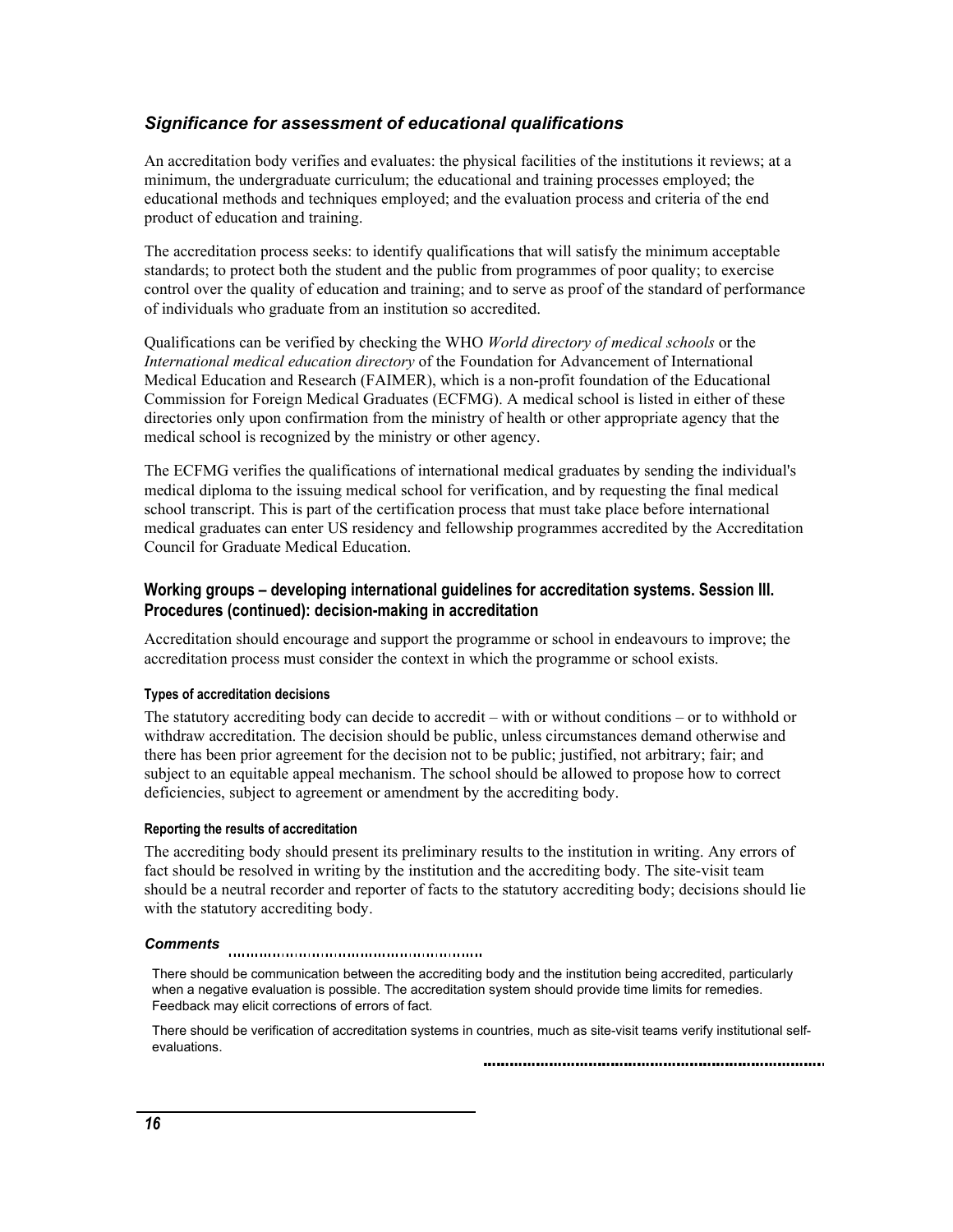# **Accreditation/recognition systems: the role of WHO and WFME**

There appears to be general agreement that accreditation is a means to improve medical education and practice, and thus ultimately to improve the health status of the population. Accreditation should address consumers' needs; be a unified process; promote and adhere to high standards of quality, balancing technical excellence with social responsiveness; and be country-based. Quality of care and safety of patients are matters of public interest. Professional bodies, academic institutions and ministries of health must work together in accreditation, since the possible weaknesses of one may be canceled out by the strengths of the others.

Establishing guidelines is an appropriate role for WHO and WFME, as is identifying good practice and helping establish accreditation systems. They can also help provide meta-accreditation, either by accrediting the accrediting bodies or by formulating guidelines for accreditation.

The WFME role should be to: define or update global standards, review regional and national standards, collect and disseminate information, encourage institutional self-evaluation and establish an adviser function (for which a manual is now in progress).

Should WFME develop guidelines for accreditation systems? Should there be recognition of accreditation systems? Should there be recognition of accredited institutions?

# *Comments*

There was strong support for a WHO/WFME role in recognizing accreditation systems. It was observed that as WHO and WFME are experienced in planning accreditation systems, they should pursue this work before others do it and do it less well.

WHO should encourage countries to establish or clarify accreditation processes and systems. A regulatory body should perform the accreditation.

Meta-accreditation is for support as well as supervision. WHO and WFME should design a system for recognition and validation of accreditation systems.

Regional mechanisms should promote global guidelines, establish national standards and recognize accreditation systems.

WHO and WFME should produce overall guidelines and support countries in using or adapting them. In the WHO Eastern Mediterranean Region, ministries identified focal points who then established working groups to set up accreditation systems.

WHO and WFME should promote the existing global standards, then develop guidelines for accreditation systems.

The point is to help institutions of medical education to improve, not to be punitive or to be oriented towards weeding out the few medical schools that do not measure up. A warning could appear in the WHO World directory that ultimately only accredited institutions would be included. It would not be feasible to suspend listings of non-accredited institutions right away.

WHO is now updating and upgrading the World directory to include more information and to include schools for other health professionals. The questionnaire for this effort will ask about accreditation. A new resolution governing the Directory is needed. WHO must work with countries to develop their own accreditation systems, and must also work with medical schools. The proposed resolution should cover both countries and schools.

WHO's method of building the Directory is well-established and sound, but medical schools exist that are not listed in it. Their governments may not have requested that they be included. In the Eastern Mediterranean Region, the Regional Office requests an update on medical schools every two years.

Participants were informed that development of human resources for health would be the theme of both World Health Day and the World health report in 2006. There would also be a Human Resources Decade from 2006 through 2015. All this was in order to increase the ground of development of human resources for health in the health policy agenda.

It was assumed that most existing medical schools would adhere to WFME standards, as would most new medical schools.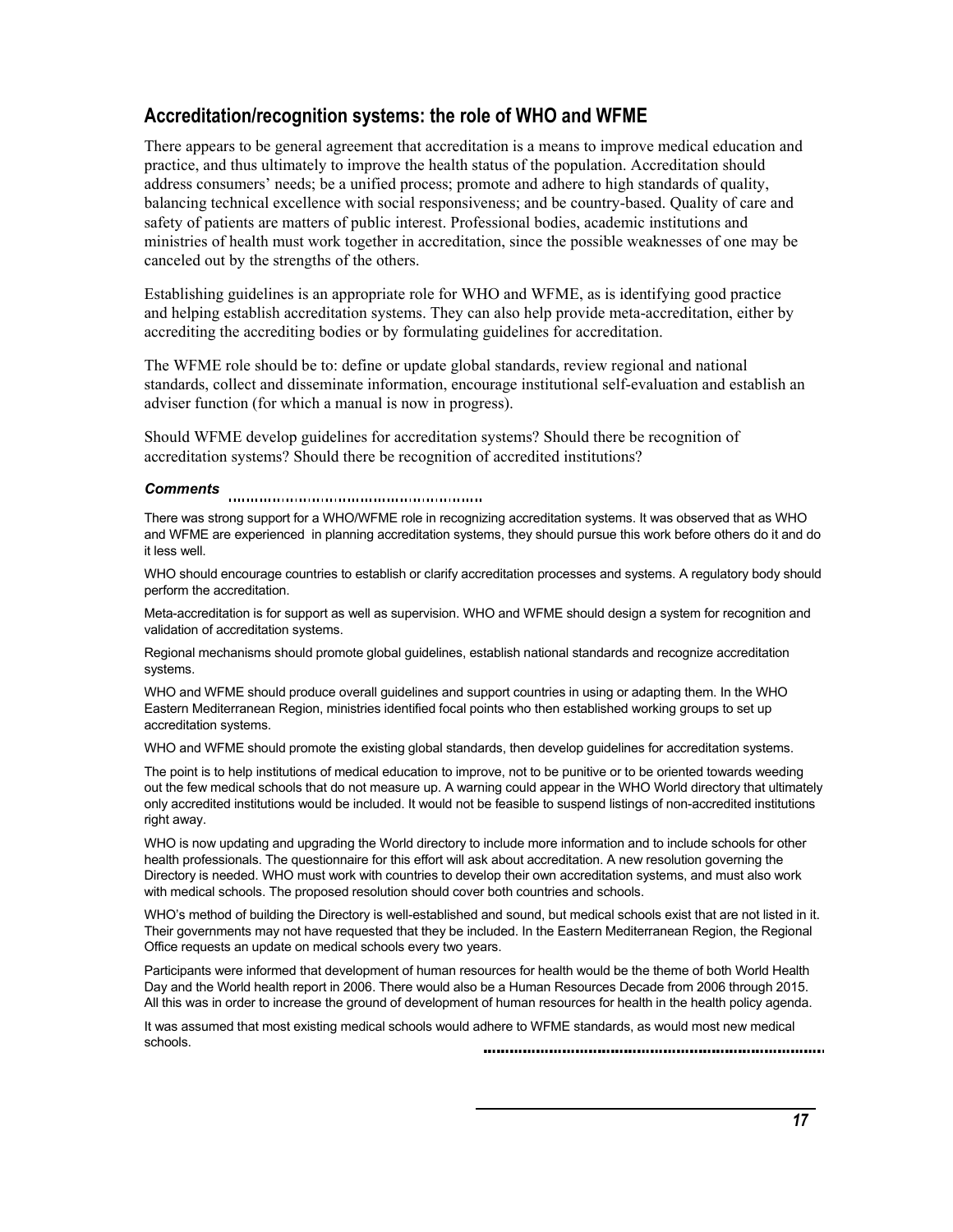# **Accreditation/recognition systems: planning of WHO–WFME engagement: actions and organizations**

# **Working groups – developing international guidelines for accreditation systems. Session IV. Organizational structure of an accreditation system**

### **General requirements and structure of the accreditation system**

An accreditation system must have the authority, competence and resources to do its work. It derives its authority from the government, from professional organizations and from the institutions it must accredit.

The accrediting body should be an independent statutory body representative of all the stakeholders. It should be empowered to promote the required regulations and be given the means and capability to obtain the technical resources necessary to pursue its charge.

The structure of the accreditation system must be defined according to the circumstances and needs of the country and the field being accredited, but the responsibilities of each entity in the system must be clearly defined.

#### *Comments*

Could a body such as WFME perform the accreditation, in the case of a single-school country? Can international accreditation be ascribed in addition to national accreditation?

It should be noted that possessing a source of funding does not necessarily taint independence.

#### 

# **Conclusion: future directions of the WHO/WFME partnership**

As a result of the deliberations, consensus was achieved with respect to the future engagement of WHO and WFME in establishment of accreditation systems in medical education. The activities should:

- promote development of regional and national standards on the basis of the global standards;
- promote institutional self-evaluation and external reviews;
- formulate accreditation guidelines;
- promote the establishment of accreditation systems;
- pursue work on recognition of accreditation systems;
- develop the WHO *Directory of Medical Schools* and the new Global Database of Health Education and Training Institutions, based on quality indicators and information about accreditation;
- work towards a World Health Assembly resolution on accreditation in May 2006.

Information will be disseminated about the results of the WHO–WFME seminar in print and via the World Wide Web. A draft report will be circulated to all participants as soon as possible. The final report will be made widely available. A short version of the final report will be sent to the WHO regional counterparts, the WFME network, ministries and professional associations.

In January 2005, a report should be forwarded to the WHO–WFME Task Force on progress concerning the proposed World Health Assembly resolution.